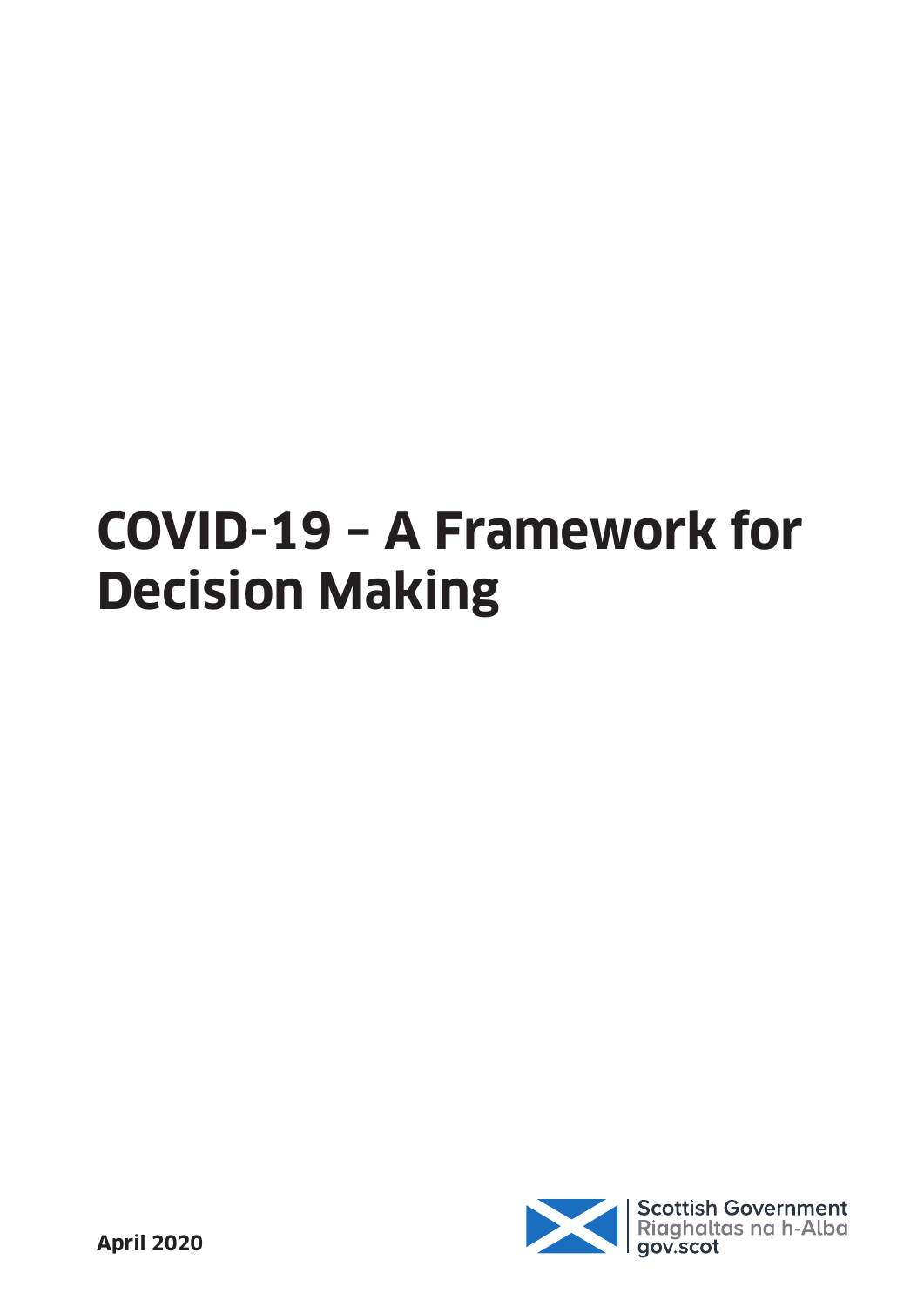### **COVID-19 – A FRAMEWORK FOR DECISION MAKING**

#### **CONTENTS**

| Foreword                                                 | 2  |
|----------------------------------------------------------|----|
| Our Approach and Principles                              | 4  |
| Section 1 Scotland's Approach                            | 5  |
| Section 2 Harms from COVID-19                            | 7  |
| Section 3 Preparing for Transition                       | 9  |
| Section 4 Framework for Decisions                        | 12 |
| Section 5 Options for Easing or Imposing Restrictions    | 16 |
| Section 6 Controlling the Pandemic – Respond and Recover | 18 |
| Section 7 Renew - Living with the Virus                  | 22 |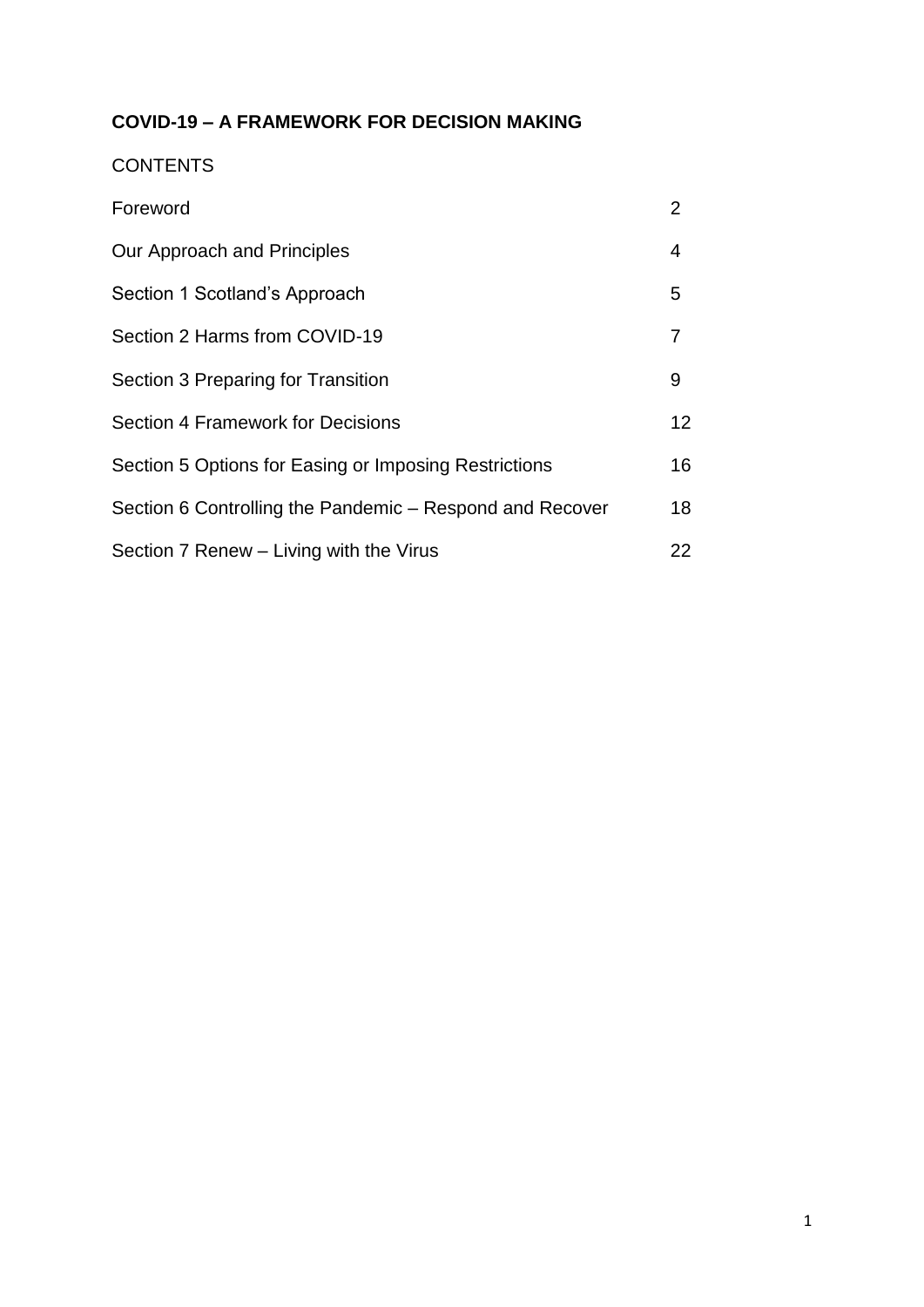#### **Foreword**

The emergence of the COVID-19 virus is the biggest global challenge that humanity has faced for generations. Internationally, we have seen people and governments across the globe face similar challenges and choices. We stand in solidarity with the global effort to address the threat of COVID-19.

The steps we have taken in Scotland to contain the virus are unprecedented and have changed life as we knew it, but the defining factor is how people have responded to them. I want to start by saying thank you to the people of Scotland for diligently following our public health advice to stay at home.

This gratitude extends to all sectors of our communities: our health and social care workers, who have mobilised with a world class response; the other public service workers who have continued to provide vital public services and taken on new tasks to protect those most in need; our shop workers and our business community, who have found new ways to work and flexed their businesses to respond to our new circumstances; our food producers and delivery drivers who have ensured that the food we need is there when we need it; and our third sector which has found new ways to support our people.

Given the uncertainty that surrounds our global understanding of the disease, we will need to continue to work together to ensure that we protect ourselves, our families, our communities and our nation from the threat presented by COVID-19.

The path before us is through uncharted territory and will need careful navigation. Our guiding values should be kindness, compassion, openness and transparency.

While we hope that scientific advances, such as treatments and a vaccine, will provide solutions in the longer term, in the more immediate future we will need to learn to live with this virus, possibly for some time to come. Our challenge therefore is to work out if and how we can continue to suppress it and minimise its harms, while restoring some semblance of normality to our everyday lives. We will always take a careful approach that seeks to protect life and reduce harm.

These decisions will not be easy. The challenge and necessary change that lie ahead of us will require us to adapt how we live our lives. That will require a concerted effort from all parts of Scottish society. Individual and collective responsibility will be needed to keep our country safe and we will need to draw on the collective ingenuity, innovation, creativity and perseverance that Scotland's people have at their core.

Everyone in Scotland has a part to play.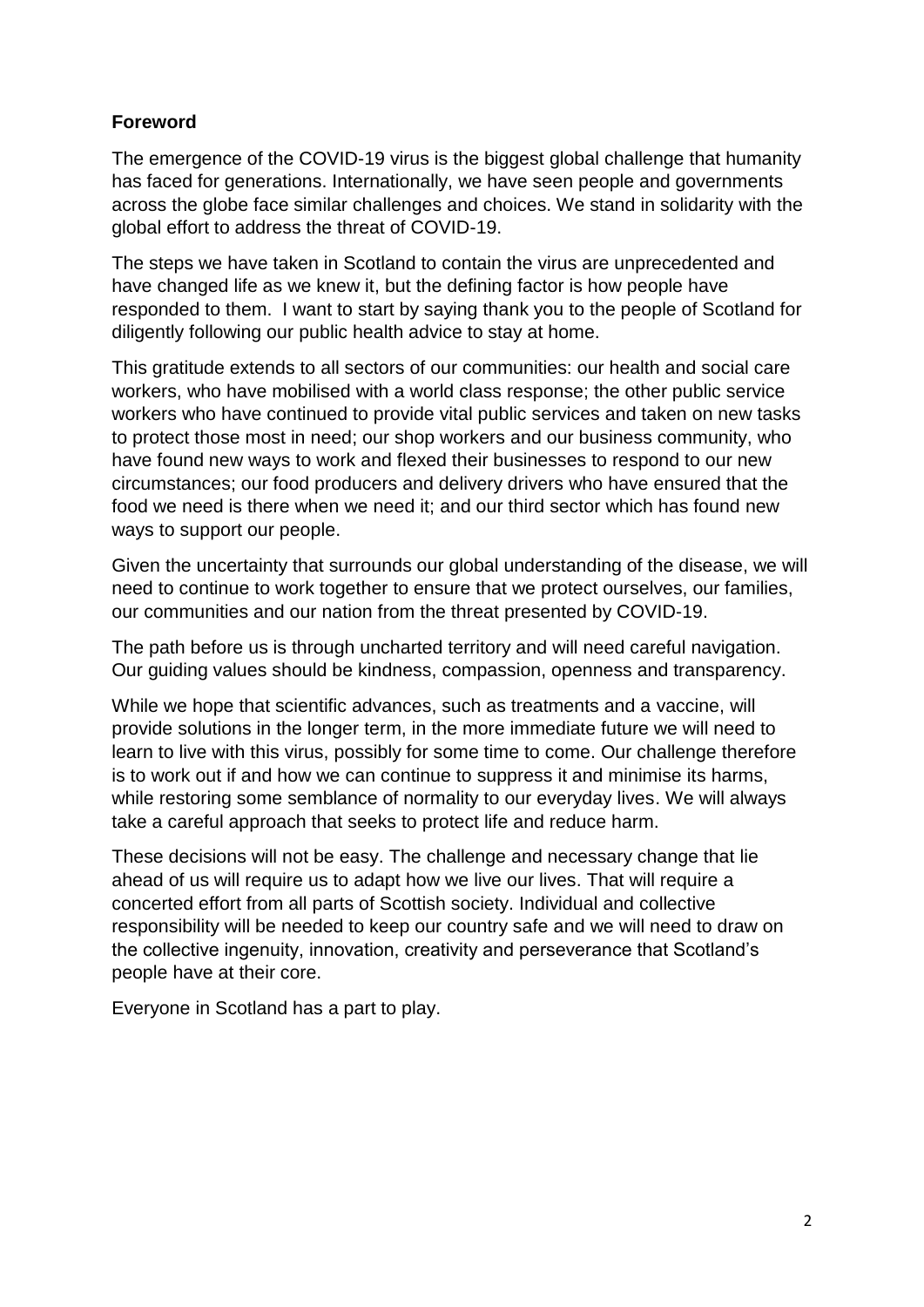The document that follows sets out some of these challenges and how we will approach them. This is very much the first version of what will be a living document we will update it as evidence, modelling, and our assessment of the different options open to us develops.



2:52 Sturgeon

Nicola Sturgeon First Minister of Scotland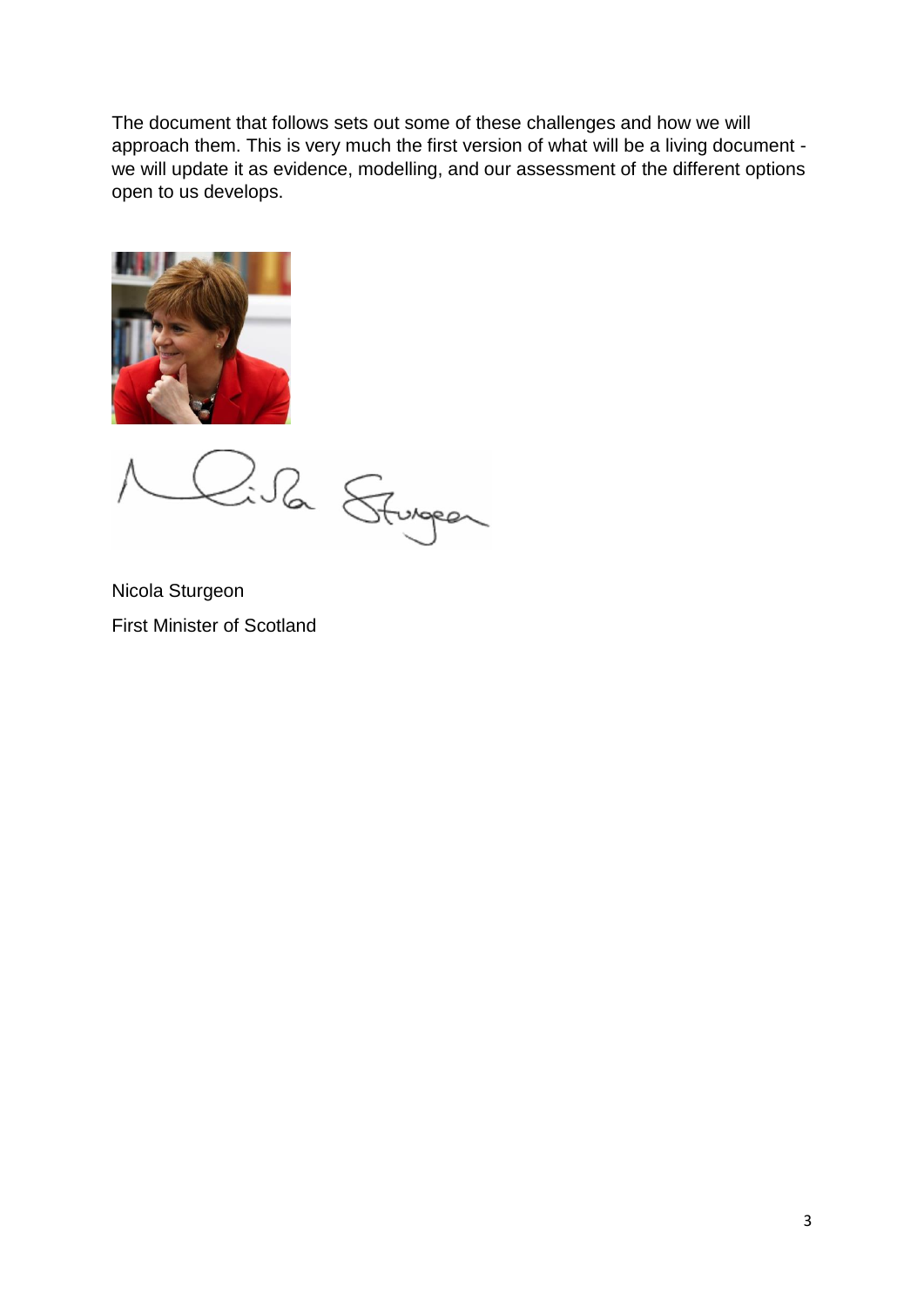#### **Our Approach**

- **Suppress** the virus through compliance with physical distancing and hygiene measures, ensuring that the reproduction number remains below 1 and that our NHS remains within capacity
- **Care** for those who need it, whether infected by the virus or not
- **Support** people, business and organisations affected by the crisis
- **Recover** to a new normal, carefully easing restrictions when safe to do so while maintaining necessary measures and ensuring that transmission remains controlled, supported by developments in medicine and technology
- **Protect** against this and future pandemics, including through effective testing, contact tracing and isolation
- **Renew** our country, building a fairer and more sustainable economy and society.

#### **Our Principles**

These are the principles by which we will make our decisions:

| Safe             | We will ensure that transmission of the virus remains<br>suppressed and that our NHS and care services are not<br>overwhelmed.                                       |
|------------------|----------------------------------------------------------------------------------------------------------------------------------------------------------------------|
| Lawful           | We will respect the rule of law which will include ensuring<br>that any restrictions are justified, necessary and<br>proportionate.                                  |
| Evidence-based   | We will use the best available evidence and analysis.                                                                                                                |
| Fair & Ethical   | We will uphold the principles of human dignity, autonomy,<br>respect and equality.                                                                                   |
| Clear            | We will provide clarity to the public to enable compliance,<br>engagement and accountability.                                                                        |
| <b>Realistic</b> | We will consider the viability and effectiveness of options.                                                                                                         |
| Collective       | We will work with our partners and stakeholders, including<br>the UK Government and other Devolved Nations, ensuring<br>that we meet the specific needs of Scotland. |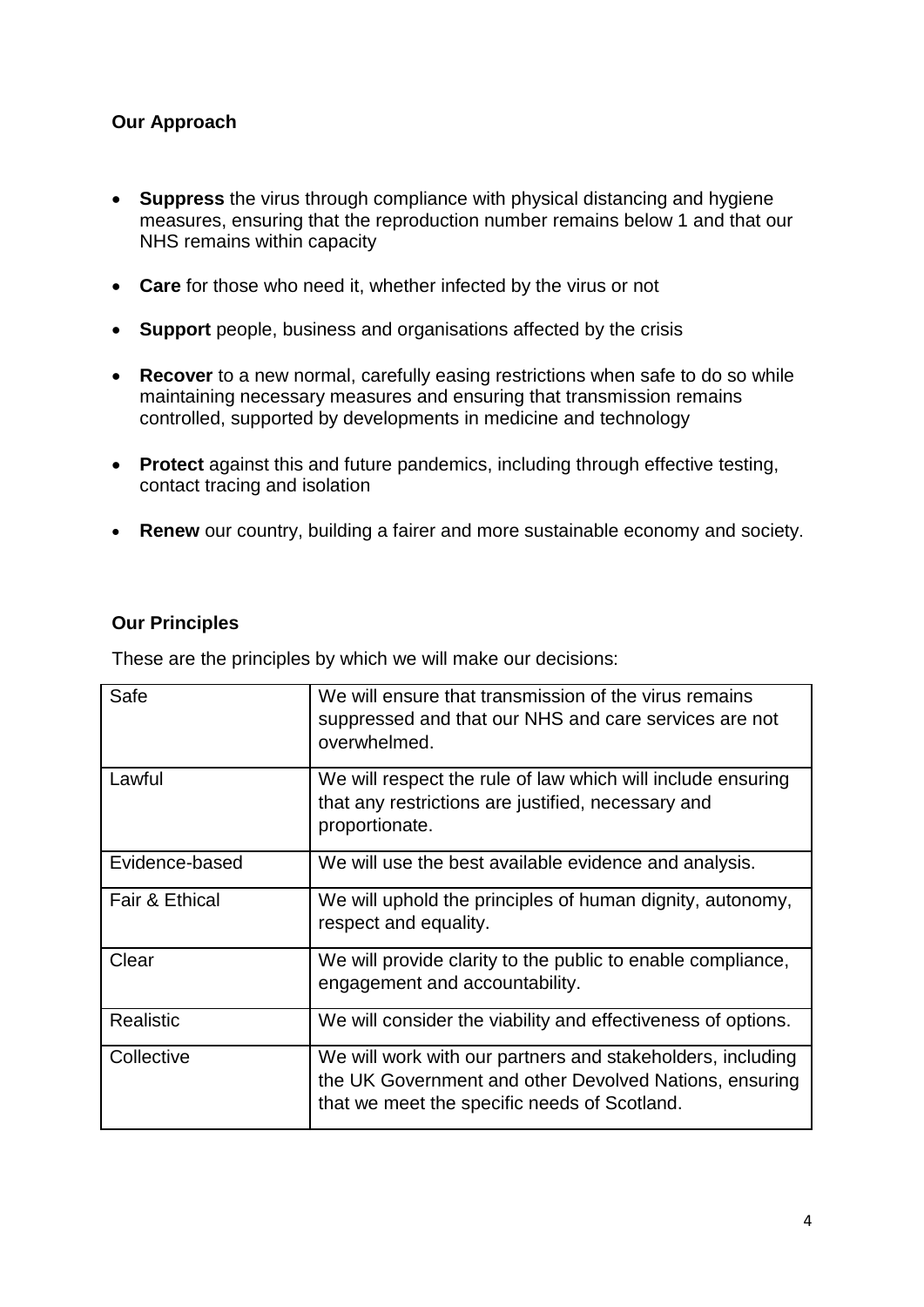#### **Section 1 – Scotland's Approach**

- We will act in accordance with our values.
- We will listen to the best evidence.
- We will engage the people of Scotland.

The World Health Organisation was notified of the first cases of a new disease - COVID-19 - over 100 days ago, and declared the Coronavirus disease (COVID-19) a global pandemic on 11 March 2020. The first cases in Scotland were notified on 1 st March.

As of 23<sup>rd</sup> April, 9409 people in Scotland have been confirmed to have been infected with the virus, and as of Sunday 19<sup>th</sup> April, 1,616 people have been recorded as having sadly lost their lives<sup>1</sup>.

The impact on Scotland has been profound. Every life has been affected. No individual, community or business has been untouched, and for many that has meant real and possibly long-lasting hardship. But the response from the Scottish people has been equally profound. Despite the cost to business and society, we have complied with restrictions and thereby reduced the pressure on our health and social care services, and saved lives.

That response reflects the core values of our National Performance Framework: kindness; dignity; compassion; respect for the rule of law; openness and transparency. It also aligns with our overarching commitment to human rights, equality and social justice. In confronting the threat posed by COVID-19, we are determined that no member of Scottish society will be forgotten or left behind.

It is clear that we cannot immediately return to how things were just over 100 days ago. But it is equally clear we cannot stay in complete lockdown indefinitely, because we know that this brings damaging consequences of its own. So we must adapt to a new reality. With scientists around the world working on vaccines and treatments that are still potentially many months away, we need to find a way to live with this virus and minimise its harms. We need to ensure, that as far as we can, our children are educated, that businesses can reopen, and that society can function. But we must ensure that those things happen while we continue to suppress the spread of the virus.

While it is obvious that government cannot guarantee that no-one will become infected with this virus in future, we are clear that an assumption that there is a proportion or section of the population that it is safe or acceptable to allow to be infected forms no part of the Scottish Government's policy or approach.

**.** 

<sup>&</sup>lt;sup>1</sup> This figure is all deaths where COVID-19 is mentioned on the death certificate. As of 23<sup>rd</sup> April the number of patients who have tested positive who have died is 1120.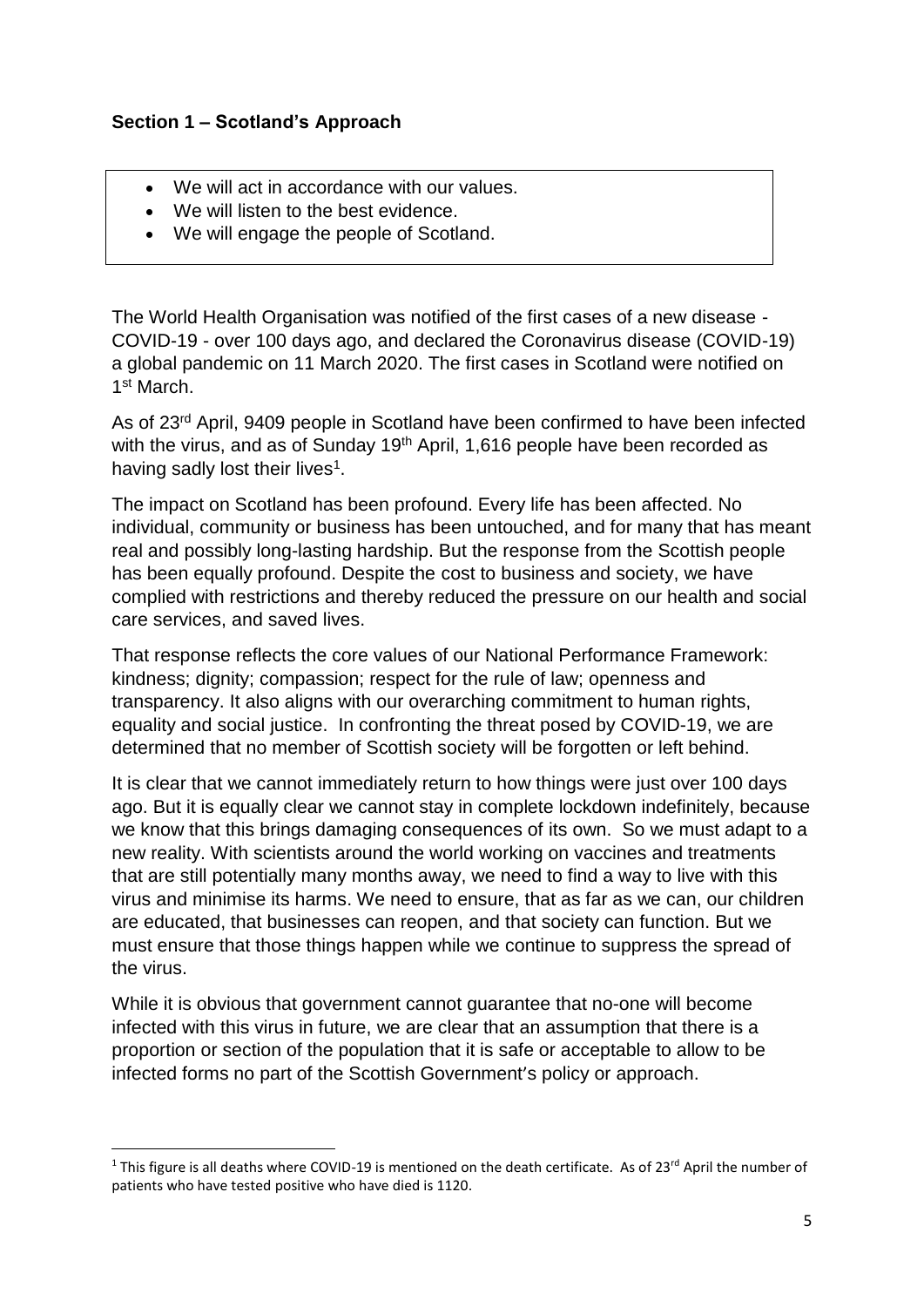Every individual member of Scottish society matters and our entire strategy is focused on preventing every avoidable death. There is no such thing as a level of "acceptable loss". That is an approach which reflects our commitment to safeguarding human rights and upholding human dignity. It is the ethically correct approach to take. And it reflects the caring, compassionate and inclusive ethos of Scottish society.

Our objective is to contain and suppress the virus in order to minimise the harm it can do.

Our challenge is to consider if and how we can achieve that objective while restoring as much normality to everyday life as possible.

Although the decisions on if, when, and how to ease restrictions must be made by government, they cannot be made in isolation. We are listening to the best scientific advice and will apply our best judgements to that. We must also listen to the people of Scotland. Transparency and engagement is fundamental. This document sets out the situation as we understand it, and the principles on which we will base our decisions to ease the current restrictions or, should it become necessary to prevent harm to re-impose or further tighten restrictions.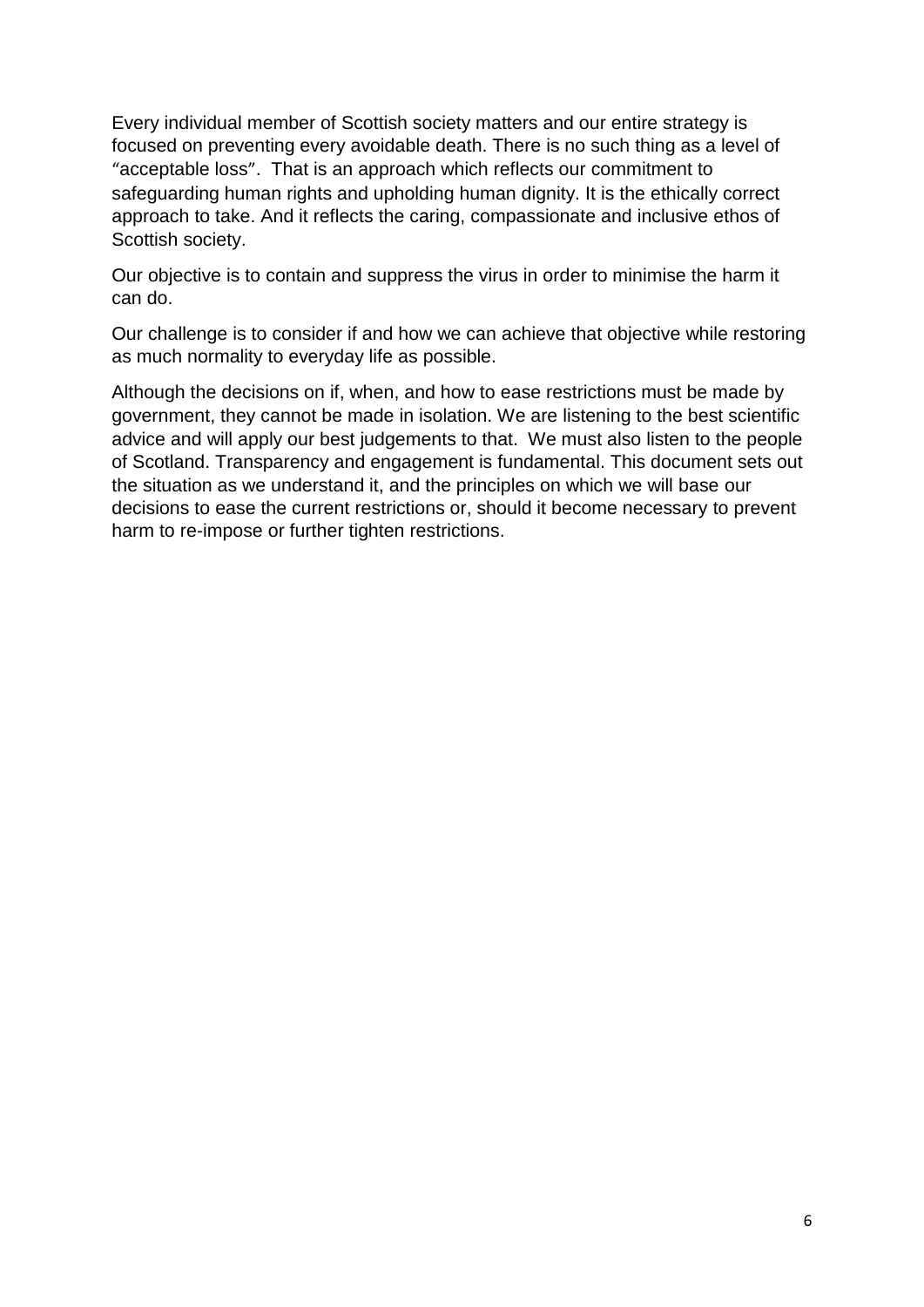#### **Section 2 – Harms from COVID-19**

- The pandemic is a health crisis, a social crisis and an economic crisis that is causing harm on an unprecedented scale.
- Difficult decisions are required to balance these various, inter-related harms so as to minimise overall harm.
- The harms caused do not impact everyone equally.
- We will protect those most at risk and protect human rights.

COVID-19 causes harm in at least four ways. First, the virus causes direct and tragic harm to people's health. We have seen this in these first phases of the pandemic in Scotland in the daily growth in number of new cases; number of new hospitalisations; number of people requiring treatment in Intensive Care Units; and, sadly, the number of deaths related to the virus.

Second, the virus has a wider impact on our health and social care services in Scotland; how our people are using those services; and how this impacts on non-COVID health harms. We have mobilised our health and social care services to an unprecedented degree to respond to COVID-19. That has meant the postponement of other types of care and treatment.

Despite the NHS remaining open for those who need it, we have seen significant reductions in people seeking help. This will impact on those most at risk. The health impacts brought about by greater inequalities may themselves be significant over years to come. We must adapt to ensure that our health and social care services can resume this wider care as soon as possible, and this forms part of our planning for the period ahead.

Third, the restrictions which Scotland, together with the other UK nations, has necessarily put in place to slow the spread of the virus can in turn cause harm to our broader way of living and society, including, for example, the negative effects of increased isolation, particularly for those living alone, and the impact on children's well-being from closing schools.

Fourth, along with the wider negative impacts of the global pandemic, the lockdown has had an enormous impact on our economy, with a potential fall of 33% in GDP during the period of lockdown. This is unprecedented and is causing deep uncertainty and hardship for many businesses, individuals and households. The damaging effect on poverty and inequality may be profound.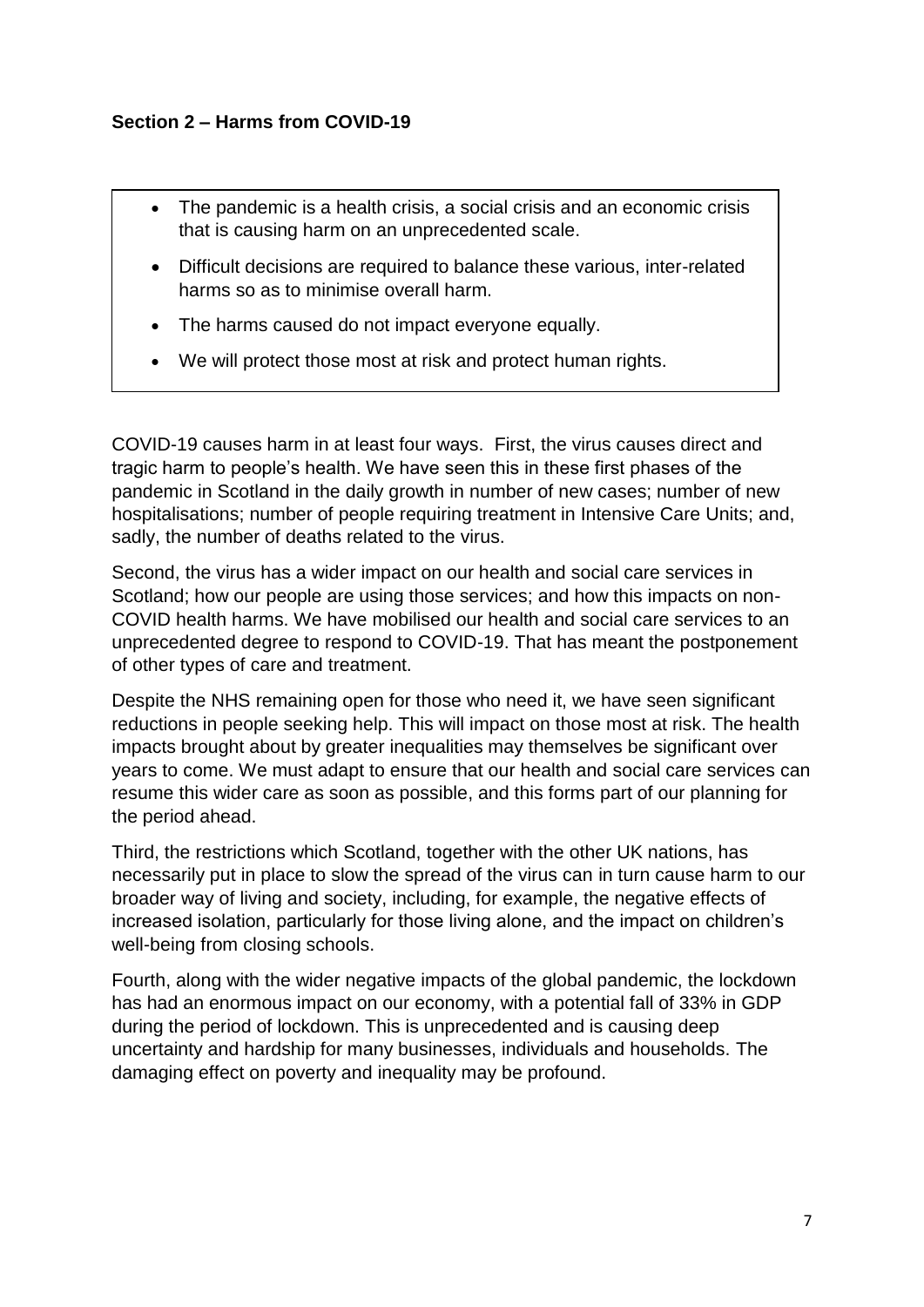Closures and job losses have been inevitable, even with the unprecedented support provided by government. And the impacts will intensify the longer the lockdown continues: we will see more businesses unable to recover and we risk the scarring effects of unemployment. The risks of increasing hardship and increasing poverty are real. This in turn risks damage to the health of the population. We must do everything possible to avoid permanent, structural damage to our economy.

All these harms are related; health harms impact on society and the economy, just as the societal and economic effects impact on physical and mental health and wellbeing. Navigating the right course through the crisis will involve taking difficult decisions that seek to balance these various, inter-related harms so as to minimise overall harm.

COVID-19 affects everyone but the harms caused by the pandemic are not felt equally. Our response to this pandemic must recognise these unequal impacts. Just as we have sought to shield those most at risk, we must continue to provide additional support for those who need it and seek to advance equality and protect human rights in everything we do.

The lockdown measures set out in emergency legislation have been carefully considered in light of medical and scientific advice and are necessary to protect public health in Scotland. The measures are proportionate to the nature of the disease and the scale of the crisis. Consideration of the impact on human rights, and the need to protect those rights has been central to that decision-making process.

The pandemic is a health crisis, social crisis, and economic crisis of unprecedented scale with profound and permanent implications for our society. Our collective endeavours, with the people of Scotland, with the other nations across the UK, and with our partners in the European Union and beyond, to respond effectively, will help us to minimise the harms, respond to the pandemic, recover as a people and, however difficult, renew as a society.

In all these efforts – to respond, recover, and renew – Scotland will continue to be guided by evidence and judgement. That evidence will be needed to drive real innovation across every sector of society if we are to adapt to living with the virus.

Scotland is a responsible global citizen – an outward-facing, connected nation which listens to the advice and expertise of the World Health Organization, to the European Union and its Centre for Disease Control, and to our UK and Scottish sources of expertise, evidence and advice. It is by acting and learning with others that the most effective ongoing public health response to COVID-19 for Scotland will be found.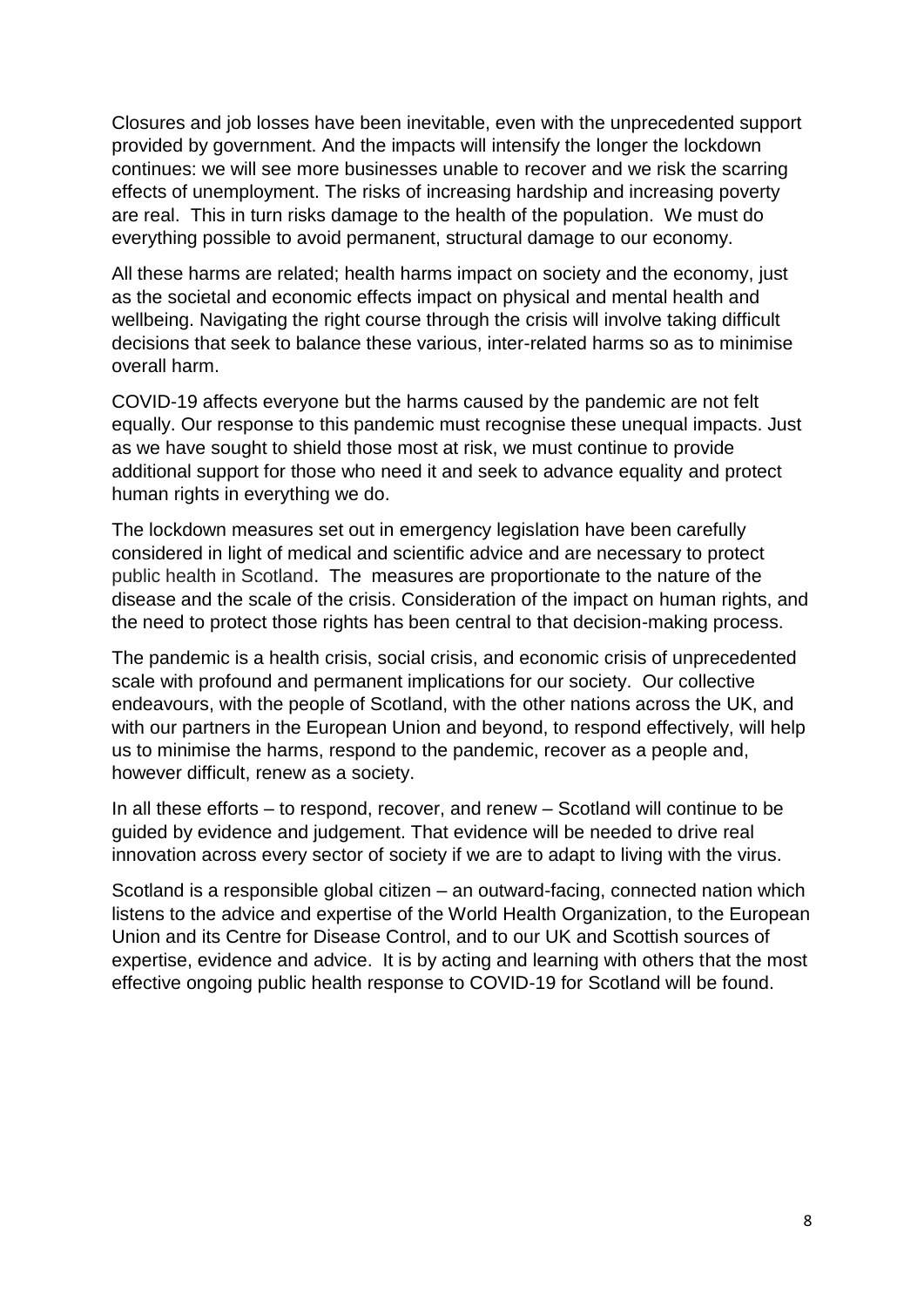- $\bullet$  We must suppress transmission of the virus (R<1.0).
- We must continue to adhere to the advice: stay at home if symptomatic; keep physically distanced; and maintain good hand hygiene and cough hygiene.
- We must develop the public-health capability to deal with cases and outbreaks in a way that prevents widespread community transmission.

Scotland, with the other three UK nations, entered lockdown on 23<sup>rd</sup> March 2020. Under law, we are committed to reviewing that lockdown at least every three weeks. This ensures the impact of restrictions remains proportionate to the threat posed and that limitations, such as those on our freedom to travel and gather together, do not remain in place any longer than is necessary. On 16<sup>th</sup> April, all the restrictions and requirements under the Health Protection (Coronavirus) (Restrictions) (Scotland) Regulations 2020 were reviewed.

The regulations contain restrictions on movement and physical distancing and requirements on businesses to close premises. Following the review, based on advice from the Chief Medical Officer in Scotland and informed by broader evidence of economic and societal impacts, a decision was made that all current restrictions and requirements continue to be necessary to protect public health, in accordance with the requirements for the review process set out in the regulations.

In common with nations across the world, Scotland is planning for a managed transition away from current restrictions in a way that enables the suppression of transmission to continue. This will include ongoing physical distancing, the continued need for good hand hygiene and public hygiene, and enhanced public health surveillance - while seeking to very carefully open up parts of our economy and society.

As and when we lift restrictions, we will need to put in place public health measures to stop cases becoming clusters, clusters becoming outbreaks, and outbreaks becoming an uncontrolled peak that would require a return to lockdown to avoid enormous loss of life and the overwhelming of our health and care system.

Expanding public health services will not be sufficient to deal with the virus in future– although it is vital that we do so. We will require to take other measures to control transmission.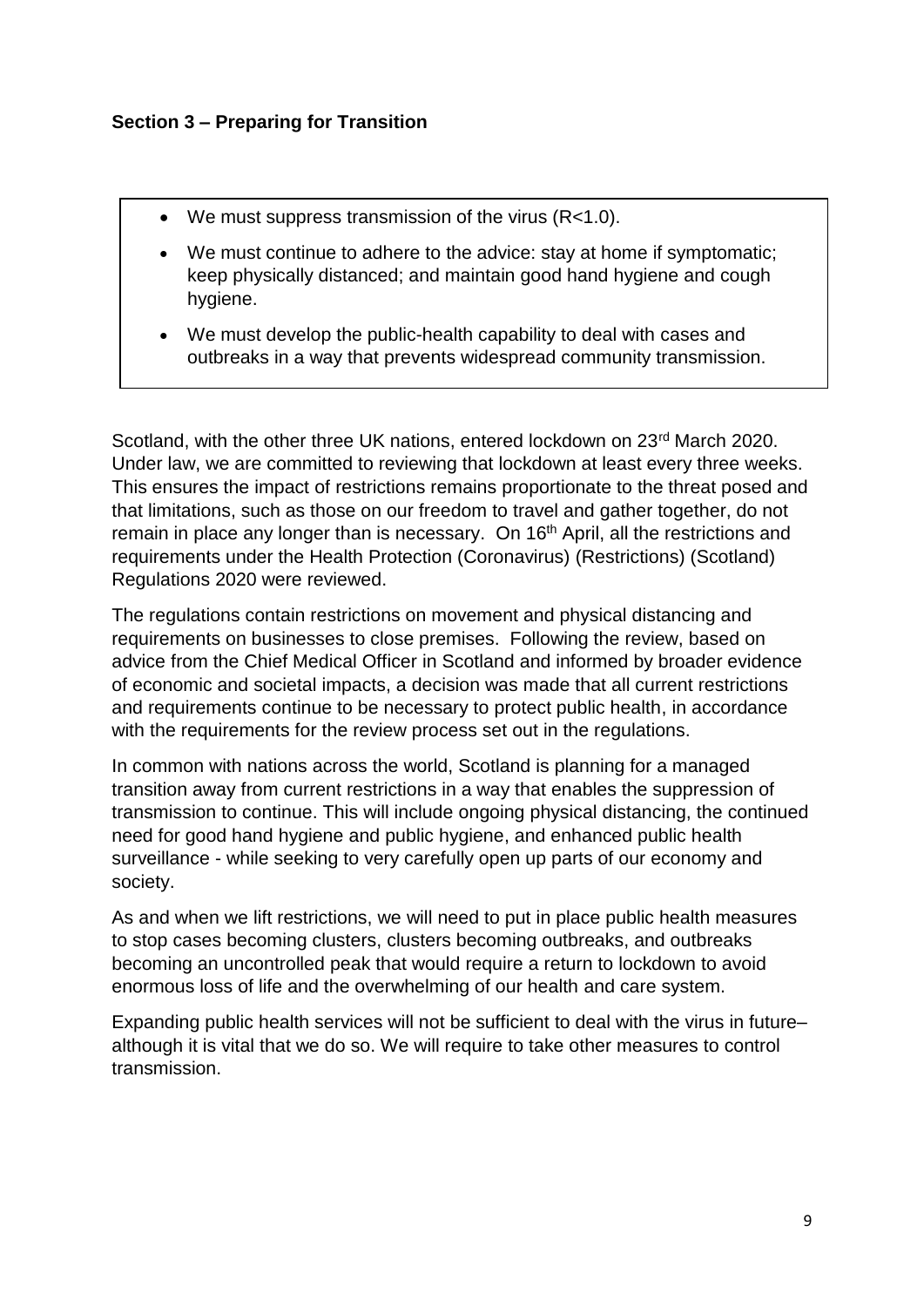As a result of the current lockdown, there are early signs the virus has been slowed – but it has not been eradicated. We will need people in Scotland to continue to live their lives in ways that minimise the spread of the virus. So even as we lift some of the more restrictive measures, better hand hygiene and appropriate physical distancing will need to remain in place, at home, on the streets and in the workplace.

With the lockdown measures currently in place we are seeing early signs that the impact of the virus is being contained. By complying with these restrictions people have protected our NHS and saved lives.

The Scottish Government publishes on a daily basis: the number of new cases; number of hospitalisations; numbers requiring ICU care; and new deaths related to the virus. In recent days, there are signs that the rate of growth in new cases has slowed. This slowing has only been made possible by the actions of the public in adhering to physical distancing measures.

The chart below shows the impact of the lockdown. Before lockdown, cases would double around every 4 days. Cases now take over two weeks to double. This means far fewer people have become infected than otherwise: the actions we have all taken have saved lives.



#### **Figure 1 – Doubling Time of COVID-19 Cases**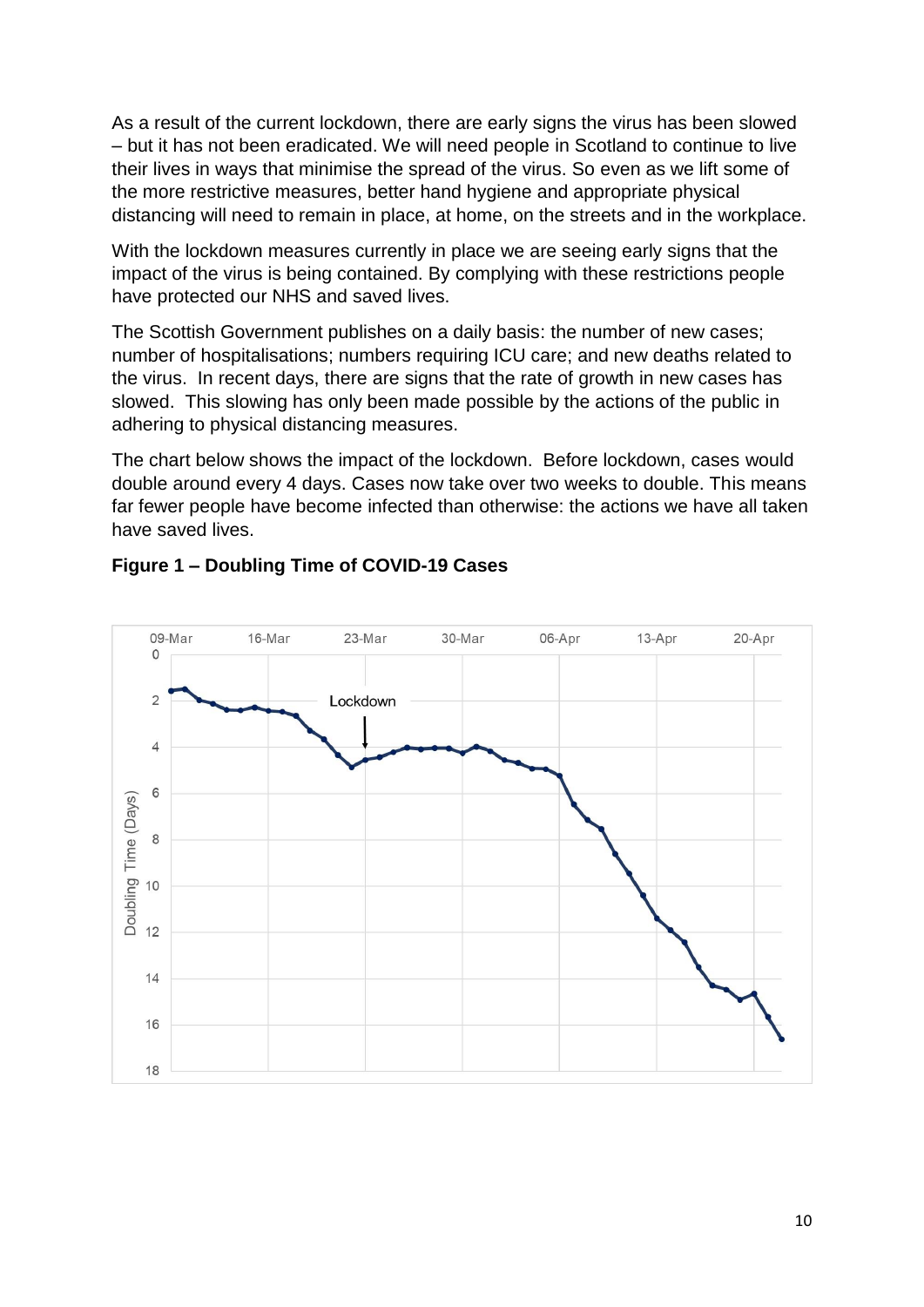The single most important measure to help us understand how fast the virus is spreading and the degree to which it is under control is the "reproduction number" or "R" 2 . The reproduction number is a measure of the contagiousness or transmissibility of a virus – in other words, the number of cases each infected person passes the virus on to. To contain the virus we must keep the R number below 1, and this means minimising the risk of spreading the virus at every turn. When R is over 1, exponential growth returns.

Our best estimate is that due to restrictive measures the reproduction number could now be between 0.6 and 1.0. This has only been achieved because so many workers are working from home, in general less than 1% of children are attending the emergency childcare provided in schools and other settings, levels of use of public transport have fallen to more than 90% below usual levels, and very high numbers of people are sticking to the physical distancing best practice. We know too that the sum is greater than the parts – the combination of measures is more effective at reducing R than individual measures. It is also important to note that the reproduction number will be higher in specific settings like care homes.

That does not leave us much scope to ease restrictions. Even very small increases in the reproduction number will have large impacts on transmission and can lead to a significant peak in hospitalisations and death. The World Health Organisation has stated that before any decision is made to lift restrictions, transmission of COVID-19 must be controlled. That means that we must see R stabilise below 1.0 and ensure that the impact of any decision to ease restrictions must maintain R below 1.0.

And bringing down the number of new cases per day matters too. Lowering the number of new cases per day as much as possible, together with an R below 1, will mean fewer cases and reduced harm.

We will continue to gather the data we need to assess progress of the virus. This includes community enhanced surveillance through testing integrated into the work of our community hubs treating COVID-19 and the telephone COVID triage service. We are also working alongside the other UK nations to develop serological (antibody) testing which will allow us, if and when available, to assess the extent of immunity in the population.

We need to be confident that community transmission is under control before we consider changes to the current restrictions. The advice from our advisers on the best estimates for Scotland of the reproduction number will be a critical component of our decision making. As part of this, we will continue to monitor – and publish – daily numbers of cases, of people in hospital, and of people in ICU. We will need to see sustained evidence that on these measures the spread of the virus is slowing down.

**.** 

R0 - "R naught" - as it is called - is the number of new cases that one case could generate in a fully susceptible, non-immune population in the absence of interventions that reduce the transmission rate. R is the number of new cases that one case generates in the current state of a population**.** In this document we use R throughout.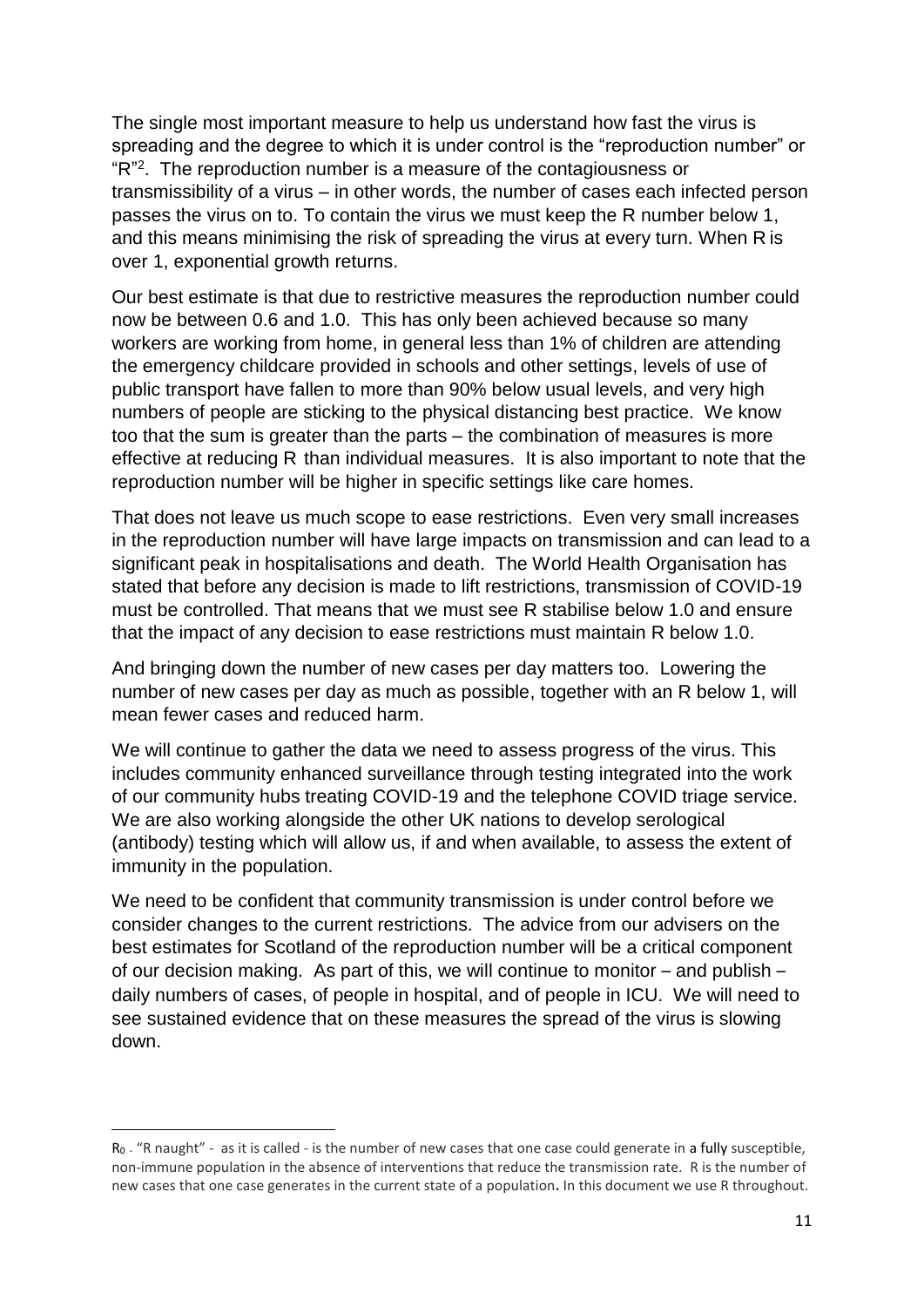#### **Section 4 – Framework for Decisions**

- We want to ease restrictions but must be prepared for them to be reimposed as well as lifted.
- Any lifting of restrictions will rely on high levels of support and compliance from the whole population with any continued physical distancing.
- We will be open and transparent about the evidence we have.
- We will consider how our decisions impact on all parts of society.

It is important that there are clear criteria to guide decisions on whether to maintain, tighten or relax the lockdown. There is a process in place to guide us. We will follow the evidence and apply judgement to it. We will consider the advice from experts across science, public health, the economy, and beyond. Our Chief Medical Officer's Advisory Group, in alignment and discussion with the advisory structures in other parts of the UK including SAGE, is advising us on the public-health impacts of the crisis and how to mitigate them. We are also able to draw on the range of economic and social policy expertise from the across government and beyond to inform our decision making.

While we will continue to operate within a four nation UK framework and align our decisions as far as possible, we will take distinctive decisions for Scotland if the evidence tells us that is necessary.

The evidence we now publish daily on cases, hospitalisations, ICU admissions and deaths will tell us if community transmission is controlled. The following chart shows the trend in recent weeks of daily numbers of COVID-19 patients in hospital. There are signs it has plateaued. The capacity of our health and care system to care for our people when any restrictions are lifted will be a factor. Evidence on the impact on the economy and society, in particular more at-risk communities, will also be critical to any decision making.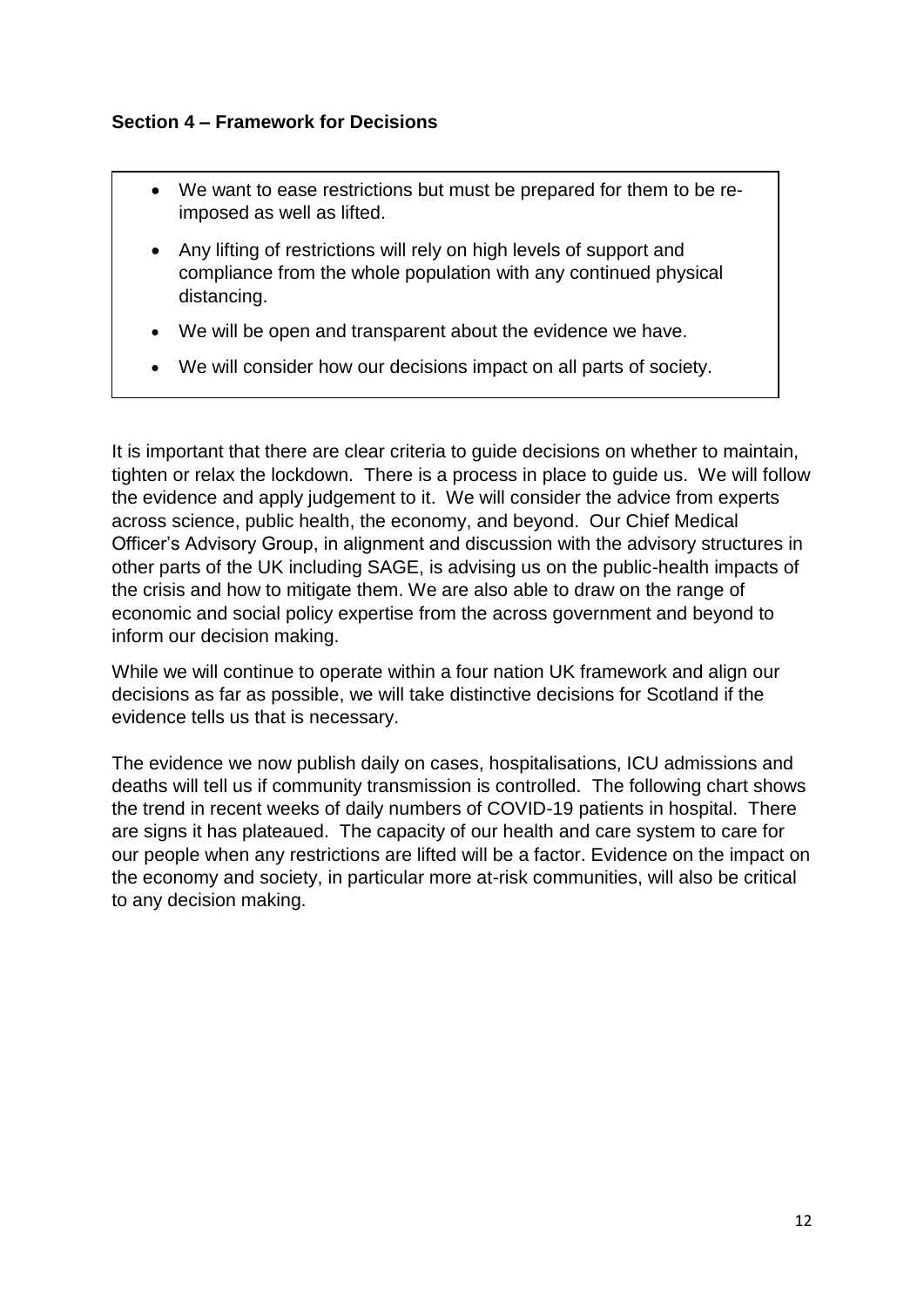

#### **Figure 2 – Daily Number of COVID-19 Cases in Hospital**

We need a better understanding of the transmission of the virus in particular places - especially our hospitals and care homes – and how that may impact community transmission. And – within the overarching constraint of keeping transmission suppressed – understanding the impact of our options on our economy and our society, on our children's ability to learn, and on meeting the needs of those most at risk will be critical.

Our values matter too. We will ask of each option, how does this impact on different groups in society – is it ethical, does it promote solidarity, does it promote equality and does it align with our legal duties to protect human rights? At all times we will ensure that the action being taken is necessary and proportionate. Restrictions should be eased as soon as it is safe to do so, but we should be clear that it may be necessary to re-impose restrictions if the evidence indicates that this is the best way to safeguard public health and the right to life.

In acting in an open and transparent way we will explore new ways to engage with the public as this pandemic progresses. We will also continue to publish on a daily basis the key measures of how the pandemic is progressing, and we will share our thinking at every stage.

#### Assessment Framework

Determining when and how to ease, maintain or (re)impose physical distancing measures will be some of the most important decisions that we will make in relation to the crisis.

We will need to assess existing measures, and potential new measures, individually and in combination. We will consider how they interact with other factors such as testing and contact tracing, and hopefully, in the longer term, any breakthroughs in treatment or vaccine – though we are not counting on these now.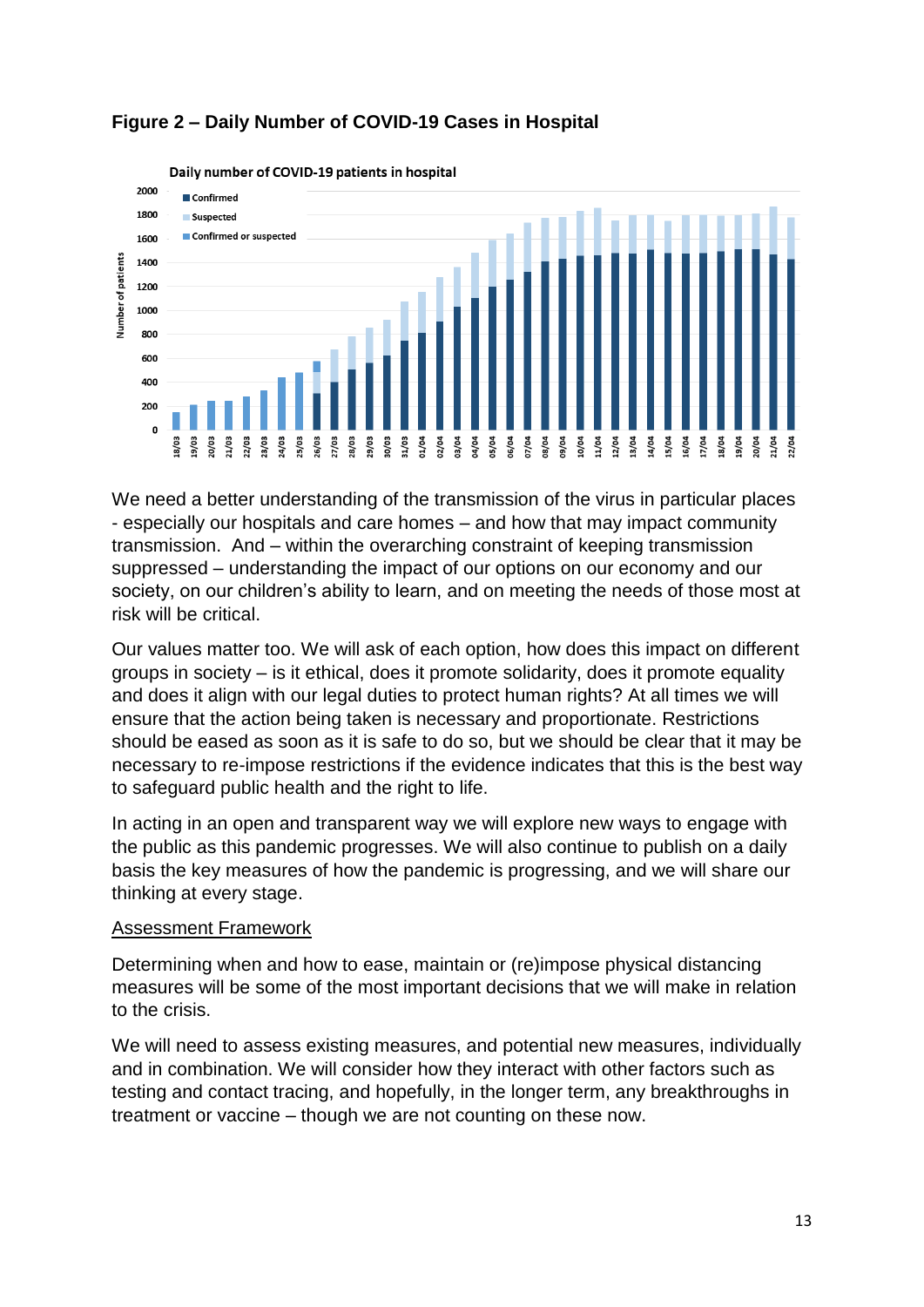We will be assessing physical distancing options for their contribution to minimising overall harm to our health, economy and broader society. To do this, we will use the best available evidence and analysis (e.g. modelling of the epidemic and of the economy, and the interaction between the two), supported by external expertise.

Our assessment of the options will be constrained by the need to keep transmission of the virus under control (in technical terms, to keep the R below one). It is likely that we will need small, incremental steps initially in terms of easing the measures.

To make sure this would not lead to an unmanageable acceleration in COVID-19 cases, we will use evidence about the scale of change: how many more people would come into contact with others in each option and what that means for the likely spread of the virus. When we do ease restrictions, we will then continue to monitor new cases daily, as well as regular monitoring of the other health, economic and social harms stemming from COVID-19, to validate our existing assessment and inform future assessments.

We will also assess options against broader considerations including how well any measures can be communicated and understood, how likely they are to be complied with, whether their impact on human rights is proportionate to the current level of risk, and their impact on different equality groups – as we know that both the virus and the physical distancing measures affect different groups in society in different ways.

Within these considerations, we will also assess the merits of tailoring options to, for example, specific geographies and sectors, or parts of the rural economy, or those able to work outdoors – but only if that is consistent with the aim of minimising overall harm and can be implemented effectively. We will also take account of other relevant factors such as how people and goods move around the country. We understand the importance of work to people's health and wellbeing and we want to be able to allow businesses to re-open and people to go back to work just as soon as it is safe to do so.

These assessments will inform the decisions we take about the Health Protection (Coronavirus) (Restrictions) (Scotland) Regulations 2020 that determine the legal aspects of physical distancing, and which must be reviewed at least every three weeks and lifted when there is no longer a need for them.

These assessments will also inform our discussions with the UK Government and other devolved administrations, as part of a process of collective assessment and decision making when appropriate.

This framework for decision-making will, on its own, be insufficient to achieve our aims of controlling transmission of the virus and minimising broader health, economic and societal harm. Achievement of these aims will require unprecedented levels of support and compliance from the whole population. The virus has not been eradicated.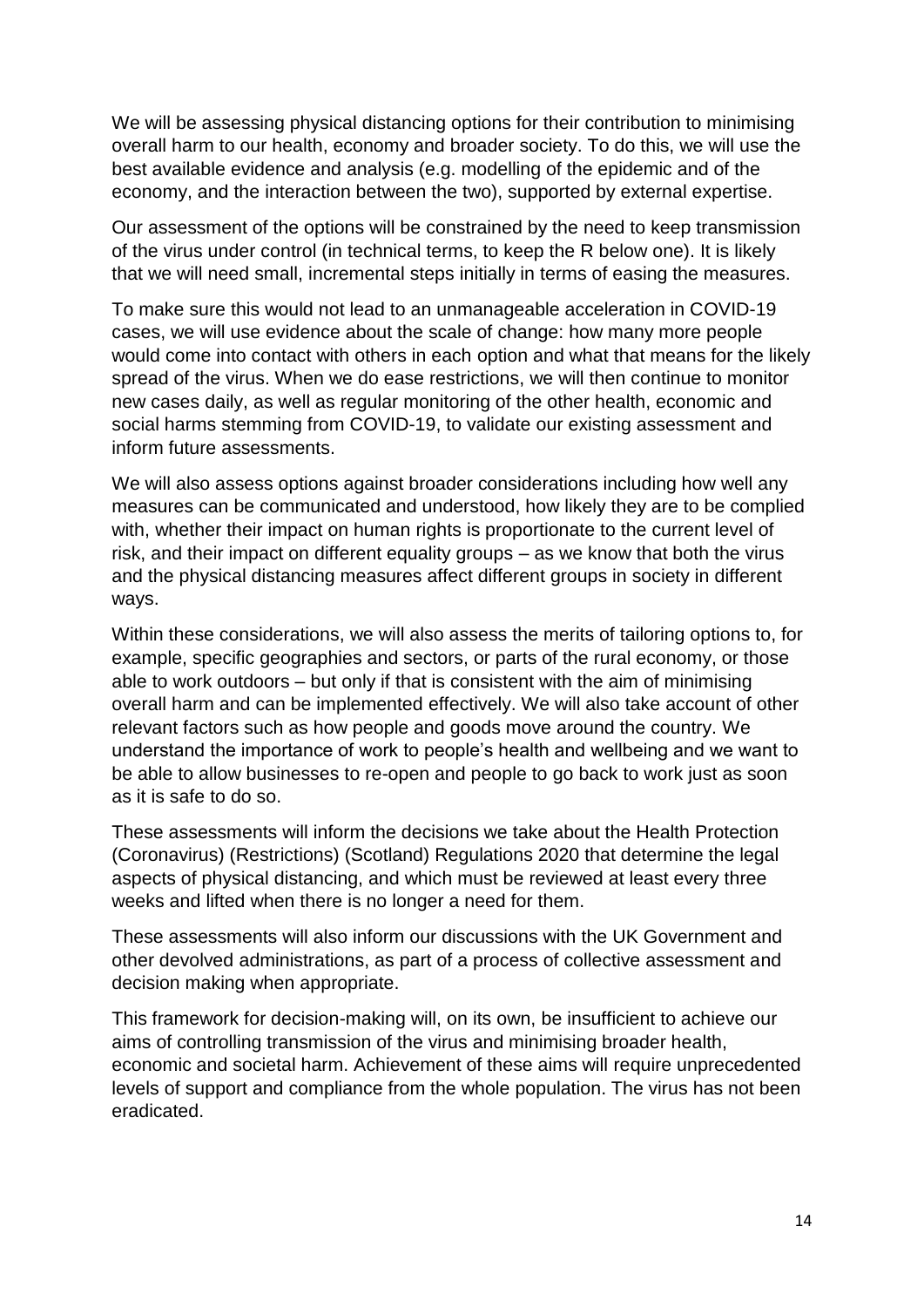#### **Assessment Framework**

1. Options for physical distancing measures – easing, maintaining, (re)introducing – are **technically assessed** using the best available evidence and analysis of their potential benefits and harms to health, the economy, and broader society so as to **minimise overall harm** and ensure that **transmission of the virus is suppressed**.

2. Potential options – individual and combinations of measures – are **assessed for their viability**, for example taking account of how easy they are to communicate and understand, likelihood of public compliance, the proportionality of any impact on human rights and other legal considerations.

3. Broader considerations also include **equality impacts** and consideration of **tailoring measures**, for example to specific geographies and sectors.

4. Assessments will inform the required **reviews of the Coronavirus regulations** and collective assessment and **decision-making with the UK Government and other Devolved Administrations** as appropriate.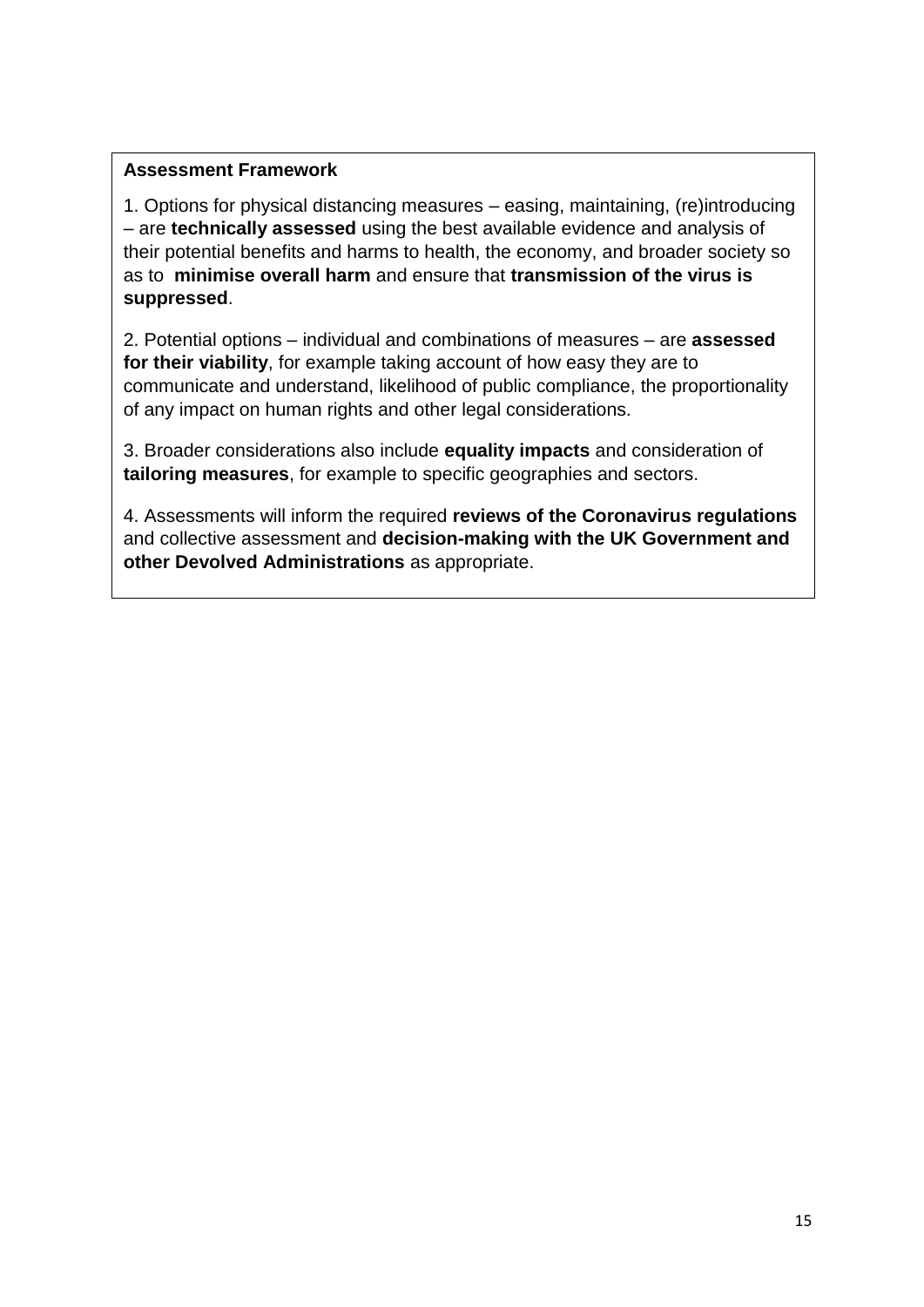#### **Section 5 – Options for Easing or Imposing Restrictions**

- Any easing of restrictions will be conducted in a phased and careful manner.
- We will do what is right for the people of Scotland.
- We will adapt as we learn more about this virus.

It is essential that we understand that living with the virus will mean continued uncertainty and changes to how we live our lives. A key consideration around easing restrictions is how to do so safely. Even as we lift some of the more restrictive measures, we are likely to require continued adherence to the advice on staying at home if symptomatic and to the advice on physical distancing.

We are likely to require that gathering in groups, for example in pubs or at public events, is banned or restricted for some time to come. And good hand hygiene and cough hygiene must become fundamental habits. We cannot afford to have exceptions. Each one of us will have to adapt to this as the new normal, at least until we are sure that we can be more protected by a vaccine or treatment.

If, after easing any restrictions, the evidence tells us we are unable to contain the transmission of the virus then we will have to re-impose them, possibly returning to lockdown with little notice. While we will do our best to avoid this, it is possible that such a cycle may happen more than once until we reach a point when we have in place an effective vaccine.

Around the world, nations are considering different options for easing or re-imposing restrictions. It is too early to tell from international comparisons what the safest and most effective approach might be. Most countries are just at the starting point of lifting interventions and there will be a time lag between lifting and seeing the impact. We can learn from others' experience.

Taking careful account of all the harms caused by the virus, the Scottish Government will participate in the UK four nations expert advisory groups and collective decision-making process. On occasion, expert advice may point to different approaches reflecting the specific circumstances in each country or to different optimal timings for easing or tightening restrictions across the varying geography of the UK. On such occasions, the Scottish Government would consider the appropriate course of action to best meet Scotland's specific needs and circumstances.

There may also be some actions that require co-ordination and co-operation with the UK government which the Scottish Government considers necessary, for example border control and health surveillance of people coming into the UK. In these circumstances, we will seek support for such measures through the four nations framework.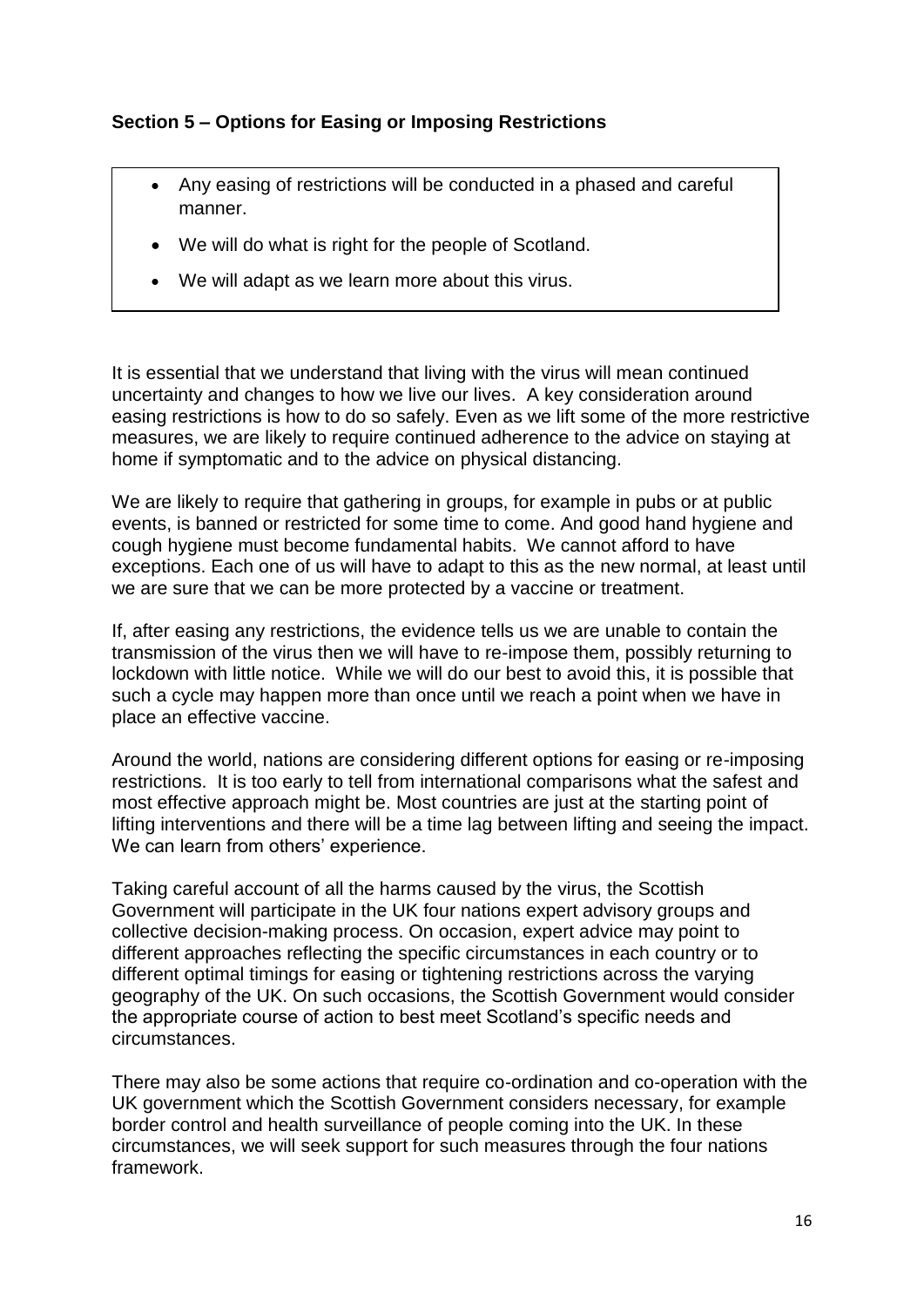Our assessment is that now is not the right time to relax restrictions. Over the next few weeks, based on the evidence and expert advice, a number of options will be considered – not all of which may be selected. These are likely to include the easing of restrictions in a phased manner, opening up different parts of the economy sector by sector, considering different restrictions in different areas dependent on how the pandemic is progressing, and considering options for different groups of the population – as is currently the case with those shielded for clinical reasons. It may be that restrictions on some outdoor activity are eased before those on indoor activities - however, all of this will be evidence led.

Easing restrictions will not mean returning to how things were before the virus. Physical distancing, hand hygiene, and other critical behaviours will be essential in each sector. We will engage with experts in each sector to understand the practical consequences, for example, of what physical distancing would mean for schools and education, transport, business, and recreation. The capacity of business and industry to innovate to find different ways to function will be critical here.

In addition to the effect of different options for easing restrictions on the transmission of the virus, we will consider the practicality of measures, their sustainability, their proportionality, the ease of reintroducing measures in the event that exponential transmission was to reoccur, and the clarity of the message for the public.

Some form of continued shielding to protect those who are most at risk will almost certainly be required as restrictions are lifted. This means that we will have to redouble our efforts as a government and society to support those people who have to remain shielded.

There is still much to learn about this new disease. Our options for lifting restrictions will be informed by global learning on how the virus progresses. Under the existing legislation, the enforceable measures will be reviewed at least once every three weeks. This ensures that restrictions do not go further than is actually required and do not remain in place longer than is strictly necessary.

Options for varying the restrictions include full and partial lifting of existing measures. Looking forward, they also include the potential introduction of new restrictions and (partial) re-imposition of measures to keep the virus suppressed, guided by the evidence and broader considerations we have set out.

In terms of partial adjustments to measures, there are a number of approaches that can be taken and we will consider them in accordance with the principles set out in this document. These include variations by geography, by sector, or by specific groups of the population (such as is already the case with our shielding measures).

Easing restrictions in particular settings is likely to see the continuation of physical distancing and other hygiene measures (such as maintaining 2 metre distancing when premises re-open and/or limiting the number of people that can be in confined spaces at the same time).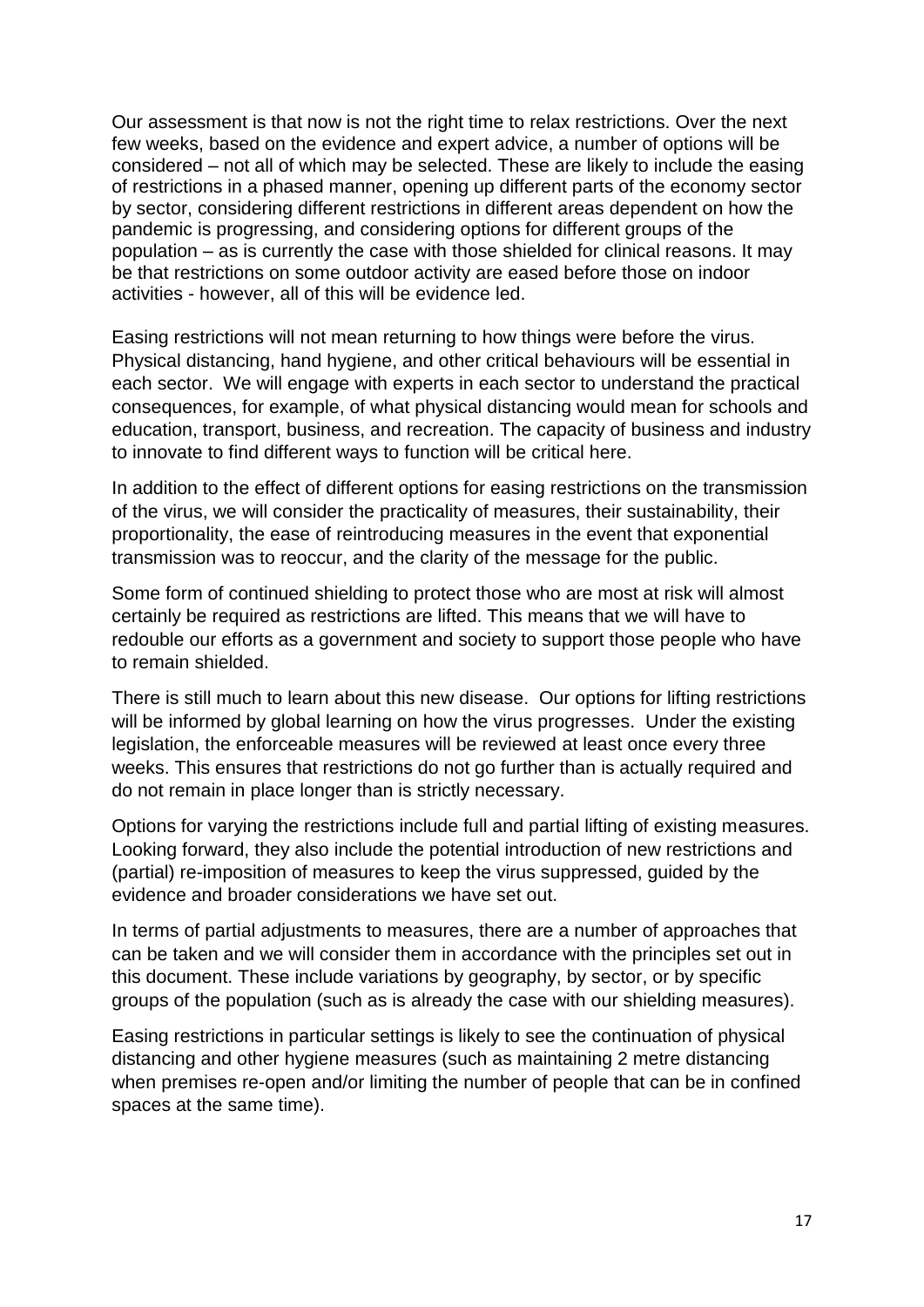#### **Section 6 – Controlling the Pandemic – Respond and Recover**

- We will use surveillance to identify and track the spread of the virus.
- We will develop and deploy the public health services we need to tackle outbreaks.
- We will work with all sectors of society including schools and businesses to develop policies and practices that contain transmission.

All our consideration of options for physical distancing measures will be constrained by the need to minimise the transmission of the disease, so that we do not re-enter a new phase of sustained community transmission.



**Figure 3 – Breaking the chain of transmission**

Efforts to prevent the spread of the virus will need to be sustained, and, in advance of effective treatments or a vaccine becoming available, we will all need to keep up the strong hygiene practices and elements of physical distancing that are beginning to impact on the spread of the virus.

Our plans to respond and recover must take account of the possibility of a cycle of lifting and re-imposing restrictions. The steps we take to rebuild our economy or restore some degree of normality in society must recognise the possibility of restrictions being re-imposed quickly. That will require fundamental change to how all sectors of society organise themselves.

Unprecedented efforts to understand this virus, its potential treatments and to produce a vaccine are underway across the world. But we must be clear that there can be no guarantee of quick success nor of permanent success. Other viruses – like influenza - require seasonal vaccination.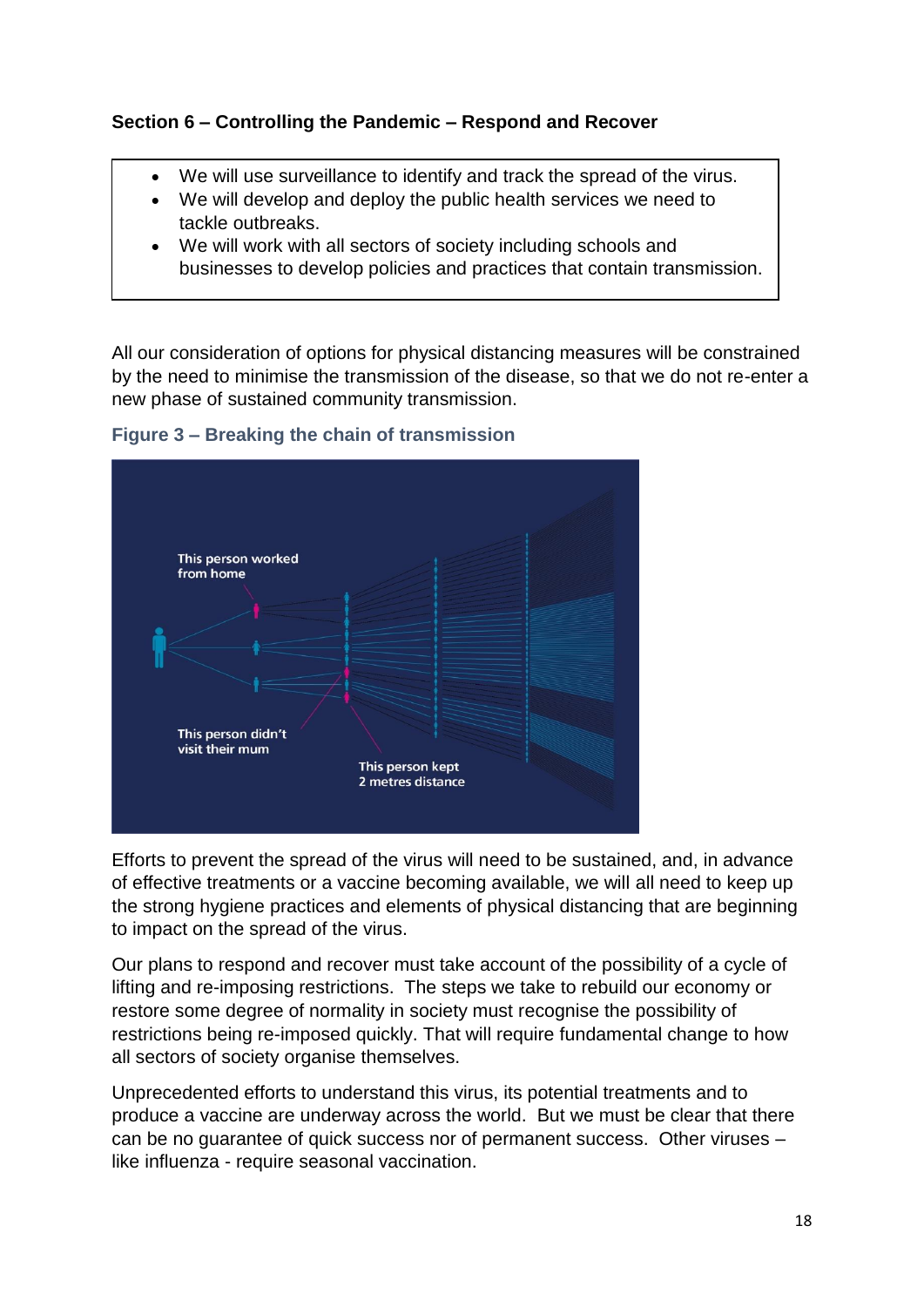We will be led by the science and focused on reducing the harms to human wellbeing caused by the virus and the unintended impacts of the measures in place to control it.

We will do this by drawing on WHO, European, UK, Scottish and wider international expertise to understand the virus and our responses to it. The best scientific advice suggests that it will in due course be possible to relax lockdown, but that strong measures to sustain low levels of transmission will be required until either a vaccine or cure is developed.

Some of the range of lockdown relaxation options described above are beginning to be put in place in different countries. We will learn from the international community, in particular those further ahead than Scotland in their pandemic curves. At this time, it seems likely that the most promising approaches for Scotland are likely to involve some combination of the following key measures:

- Innovative approaches to maintain and enhance physical distancing
- Continued focus on strong hygiene practices
- High public community awareness of symptoms and prompt action in response
- Active surveillance
- Case finding, contact tracing and quarantining
- Shielding of clinically at risk groups

If we see evidence of outbreaks of the disease we will need to be ready to act decisively to suppress them and so prevent wider transmission. This will require both a very high degree of virus-aware public behaviour along with enhanced public health services. These services would come in five stages. Work on all of these is underway in Scotland and we will set out further detail shortly.

1. Effective disease surveillance. We need to understand where the virus is and how prevalent it is.

2. Early identification and isolation of possible cases. High population awareness of symptoms, clear action on what to do if you have them, high propensity to act.

3. Early and rapid testing to confirm cases.

4. Early and effective tracing of everyone a confirmed case has been in contact with over a certain period. This will need to involve digital tools and require active support from the public, as well as support from contact tracing teams.

5. Early and sustained isolation of contacts. Chains of transmission can only be broken if those who could transmit the disease to others are isolated so they cannot do so, and get the support they need to maintain that isolation.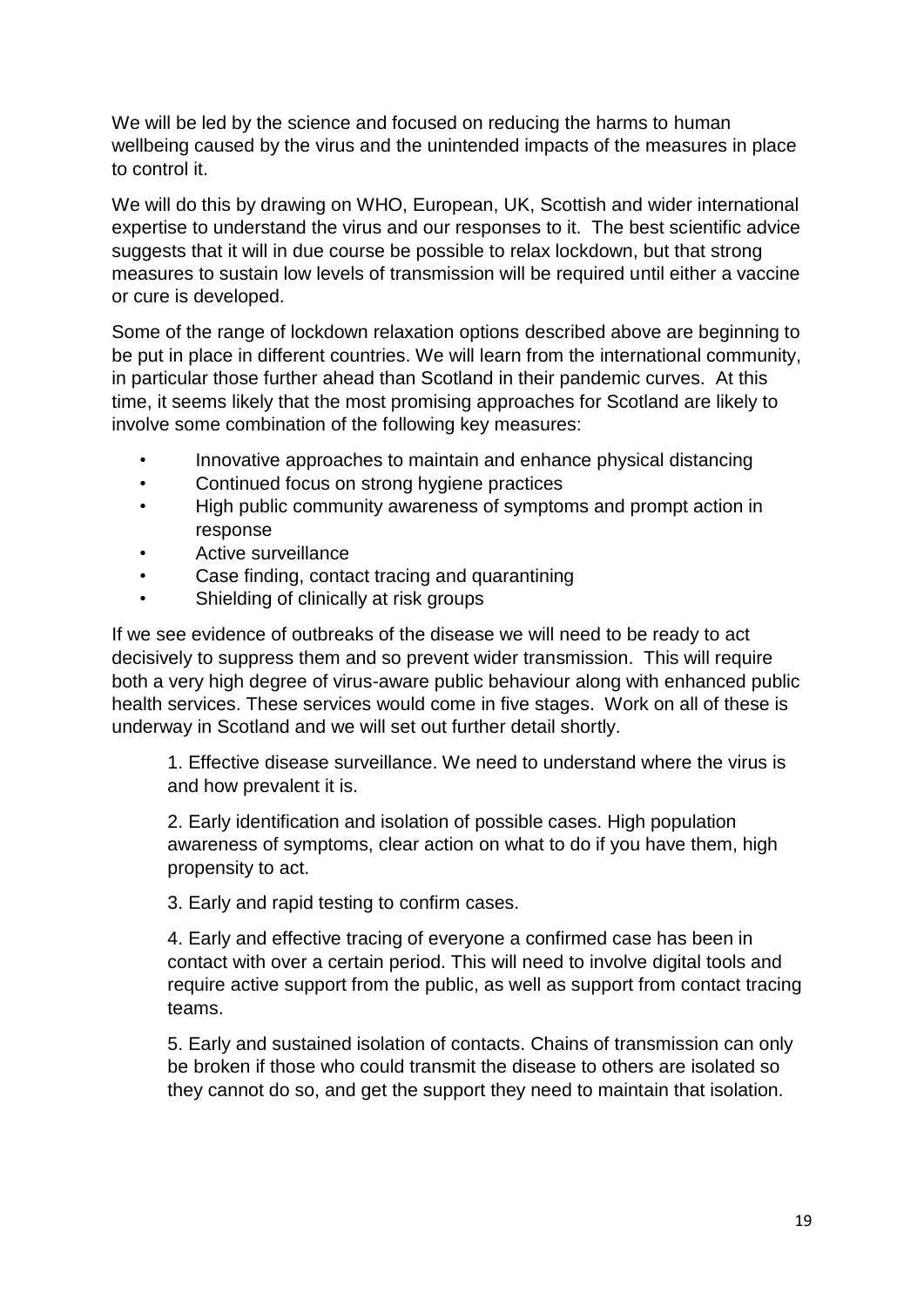Continuing to increase our testing capacity is a critical part of this challenge. Our ability to ease restrictions will be related to our testing and tracing capacity and, ultimately, to issues like the public uptake and acceptance of (possibly repeated) testing of individuals.

In tandem, we will redouble our efforts to prevent transmission in particular settings, including hospitals and care homes. Throughout the world, hospital acquired infection and virus spread in care homes has been a great challenge. We need to understand more about how this virus spreads through institutions and adapt our buildings and practices to limit its potential to do so. Ensuring sufficient supply of Personal Protective Equipment (PPE) is a crucial part of this.

The safety of our essential frontline workforce is an absolute priority, and we will continuously monitor and improve the supply and distribution of PPE. We recognise that workers need absolute clarity on what type of PPE they should wear in which setting or scenario and we will work continuously to ensure our guidance is in line with the science as our understanding develops.

Working together under the 4 Nations PPE Plan, we will continue to ensure we benefit from mutual co-operation on the procurement and distribution of PPE where appropriate.

The Scottish Government will continue to develop our own supply, procurement and logistics arrangements, working with manufacturers in Scotland and globally to ensure we have adequate supplies.

We will also, with the other nations across the UK, need to carefully consider 'port health' – the impact of international travel on transmission of the virus. It is unlikely that we will be able to contain the virus domestically, without some form of surveillance of those coming into the country from elsewhere. We will urge the UK Government to have this as a part of their approach.

We need better data to identify areas of spread and the rate of exposure and immunity in the population, locally, regionally and nationally so that we can monitor the impact of any changes and make decisions in as close to real time as possible.

Stopping a resurgence of the pandemic – another peak – will allow us to work with our partners in business, trade unions, local government, the voluntary sector and in broader society to redesign workplaces, education settings and other premises so they are places where spread is minimised - allowing people to get back to work, children to return to school, and our young people to continue their education through our colleges or universities, when it is safe to do so.

We will support businesses and other organisations in this redesign so they can be places where physical distancing can operate. Our health and safety professional communities will play a critical role.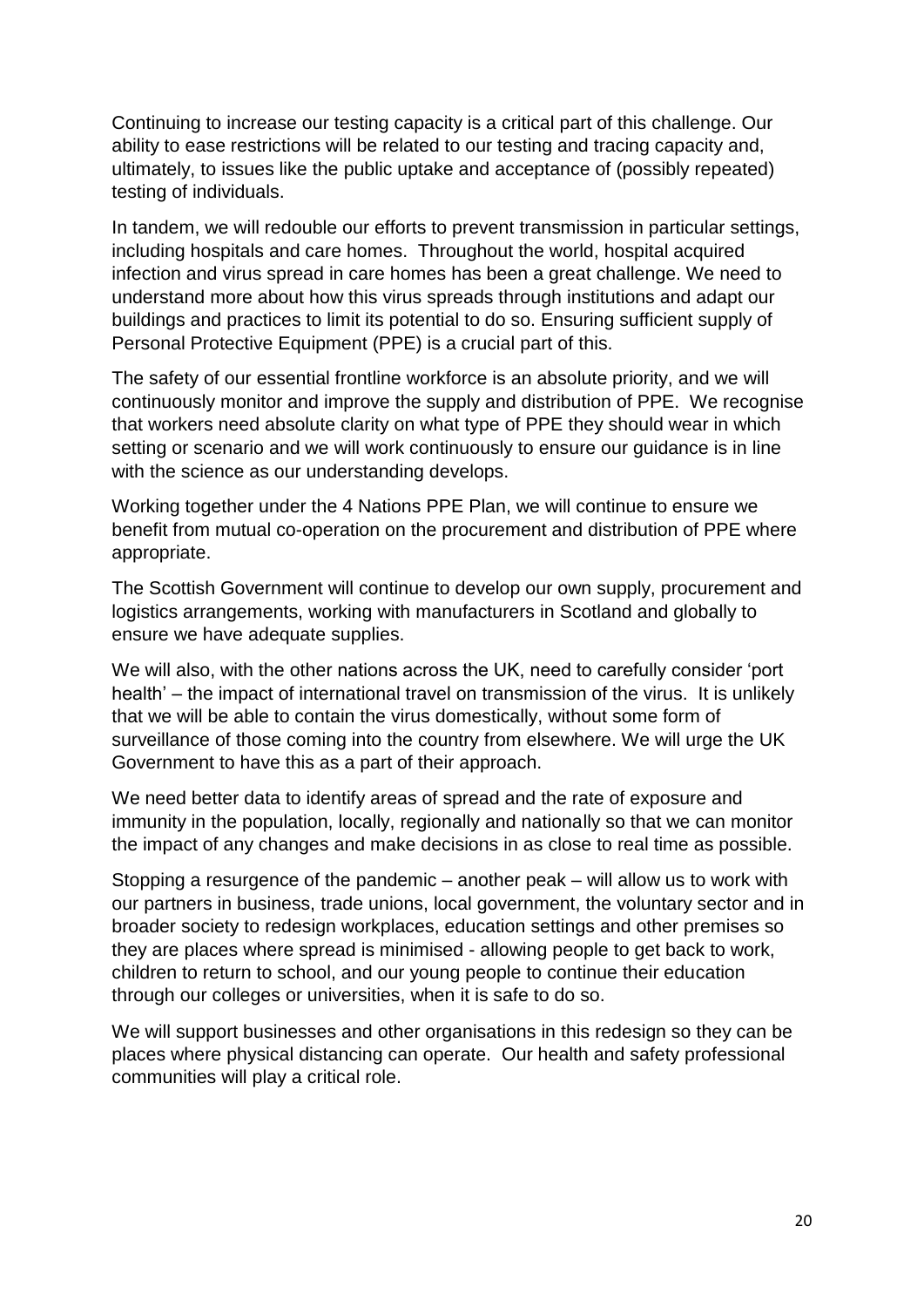We will need to consider compliance with physical distancing advice in the workplace and in other settings. We have already begun the conversation on how to respond, re-set, restart and recover with our business community and our trade unions. Businesses are already learning about safe working with physical distancing in place, showing how effectively they can adapt and change their business models.

Partnership must be at all levels to be effective – national, local, and community. And this partnership requires support – for individuals, families, communities, organisations and businesses.

Our support for business, for example, is now around £2.3 billion and complements UK Government schemes. This support will need to continue for as long as necessary and we will work with the UK Government to secure this. Business support must be responsive to the business needs of each nation, and informed by evidence and expert advice.

To date, we have rightly focused the majority of our efforts on protecting as many businesses and jobs as possible through either financial support or to help them repurpose. We are developing guidance for businesses to safely return to operation when the scientific and health advice supports this.

This epidemic is evolving rapidly, and our understanding of best responses will evolve as well. Additional evidence, context, and insights about the epidemic become available every day and we will continually adapt our response in the light of greater understanding.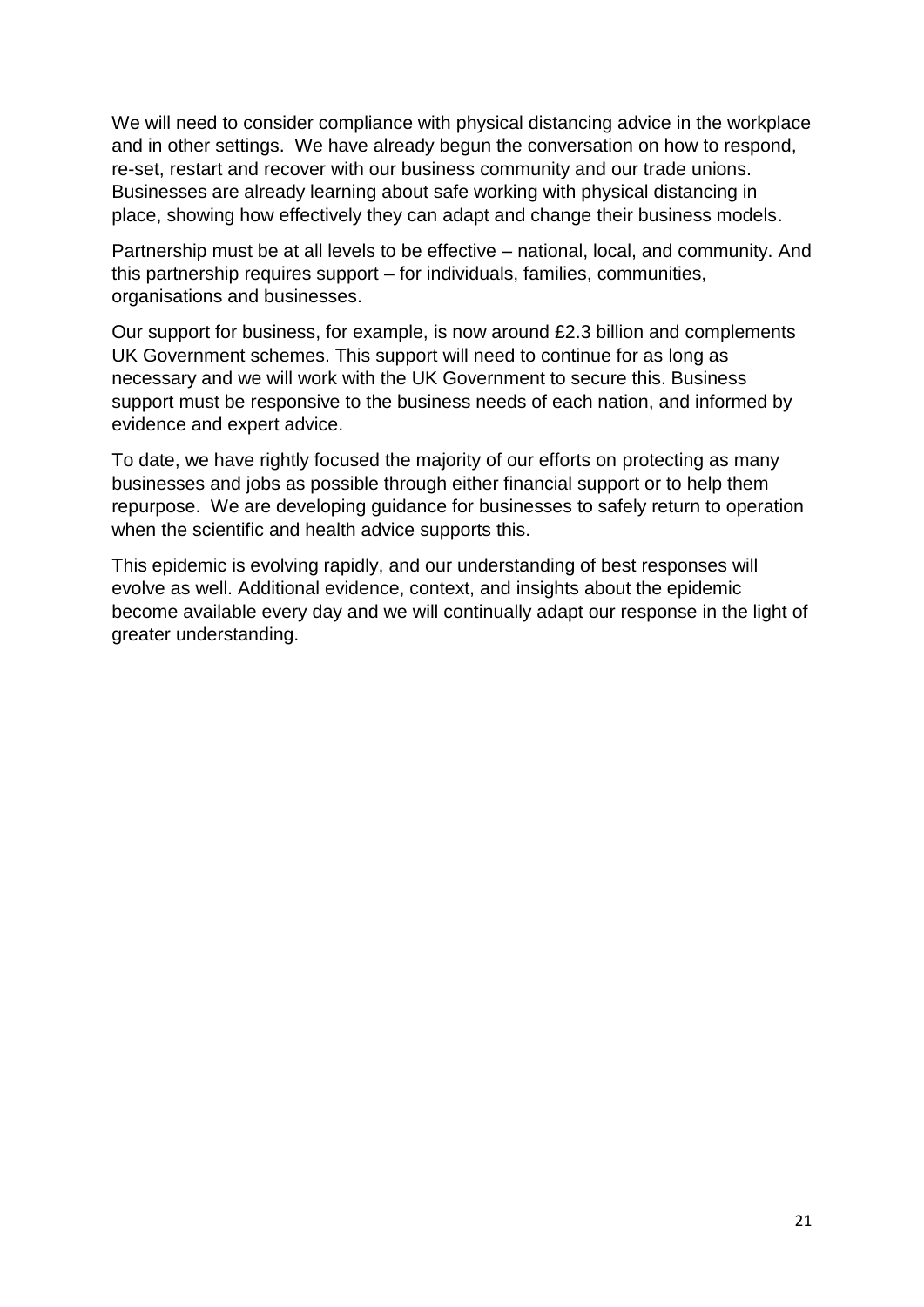#### **Section 7 – Renew – Adjusting to a New Normal of Living with the Virus**

- We will rebuild Scotland's economy, overcoming inequality and advancing human wellbeing.
- We will work with Scotland's communities to build cohesion and mutual support.
- We will work with and learn from governments around the world as we learn to live with the virus.

We have seen an unprecedented response from the people of Scotland. We have seen communities and businesses support each other like never before. Our "Scotland Cares" campaign has had a tremendous response and we thank each and every person who has registered an interest so far. Our volunteers will have important roles to play in the weeks and months to come, as we support our communities. Our voluntary sector has provided much needed support.

Despite the terrible impact of the virus, these responses are hopeful signs and a basis upon which to build toward a new future. We face a major challenge in navigating the uncertainties that the virus has created and rebuilding our economy and public services. But we want to go beyond rebuilding, and look to the social and economic reforms necessary to achieve the best future for Scotland.

Before this crisis we were focussed on our mission of making Scotland a greener, fairer and more prosperous country and this has not changed. But the place from where we are starting has.

The pandemic has changed the way societies and economies across the world operate and Scotland is no different. In some ways this has driven forward changes that we have already been pursuing such as using online tools to reduce the need for travel. In others it has meant radical action to change how we use our NHS or to tackle social problems such as homelessness.

It has taught us about the art of the possible under the most demanding circumstances – with the Louisa Jordan hospital providing a fantastic example of that.

We must take these lessons into how we recover from this crisis. The austerity driven response to the 2008 financial crash did not work and worsened the inequality that was part of its cause; we must not repeat those mistakes. Inequality is also worsening the outcomes for those people impacted by the coronavirus. Our younger people deserve a fairer and more secure economic future.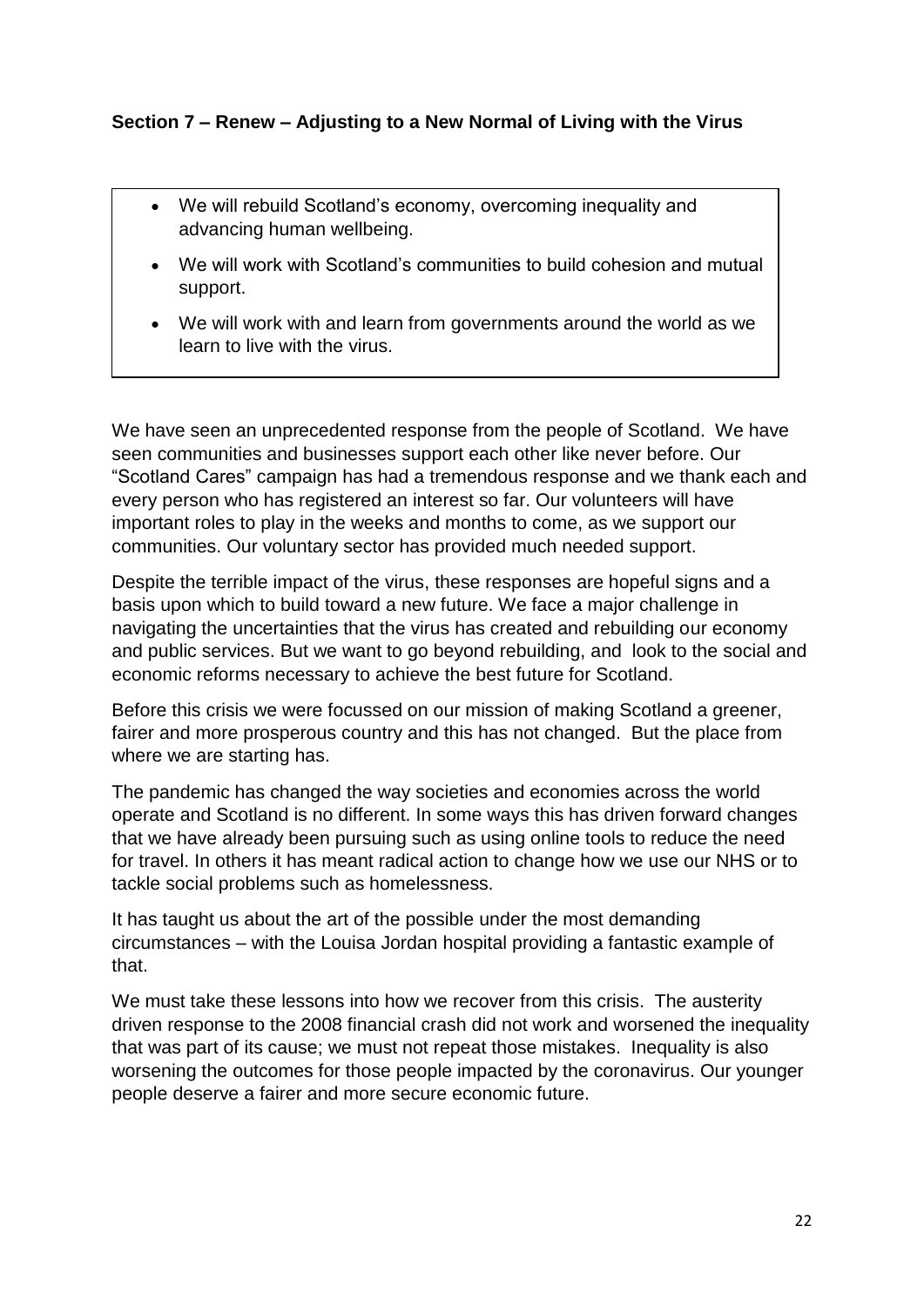Our focus must be on how we support our people to adapt to the new world that lies ahead of them. This means giving them the skills to respond to the inevitable changes in the labour market. It means helping businesses deal with the transition out of this crisis by changing their business models and practices with an eye to the markets that will grow in the future. It means investing to enhance the security and resilience of our economy.

Our public services will also have to change to help our people recover from this shock and also to harness the kindness and compassion that has poured from people up and down the country.

We must also look outwards. Billions of people have faced the same challenges that we do now and will find their own innovative and inspiring ways to recover. We will engage with, learn from and collaborate with other countries, including in Europe and with the group of Wellbeing Economy Governments with whom we share values and purpose. And we will continue to support our international development partner countries.

We have seen an unprecedented response from the people of Scotland to an unprecedented challenge. It has been innovative and compassionate. It is up to us how we move through this crisis and come out of the other side. This document sets out the basis on which we will act, based on common values, principles and the best scientific knowledge. When things come apart, there is always the opportunity to put them back together differently. We can work together to design the Scotland we want to emerge from this crisis.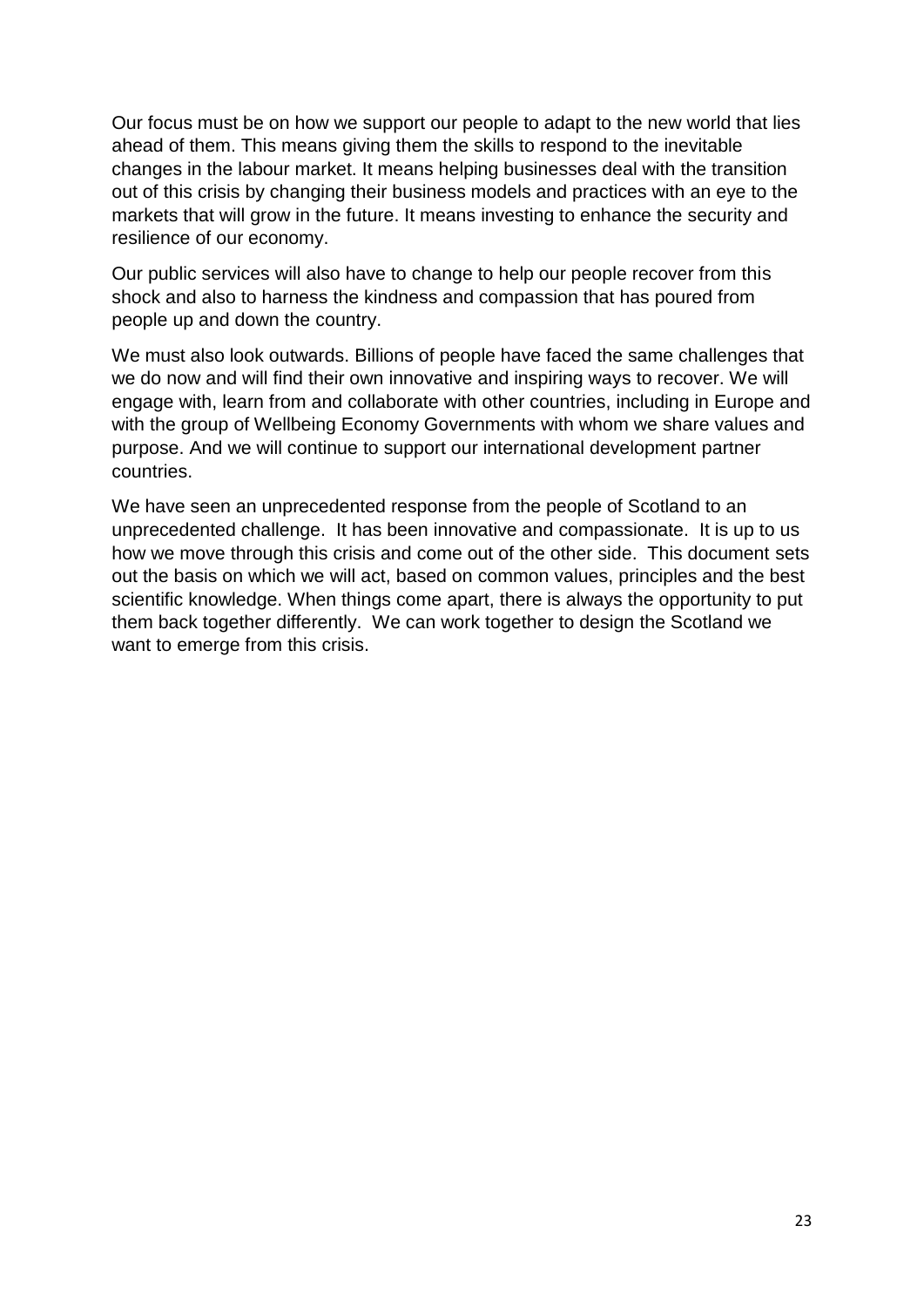#### **Timeline**

#### The Scottish Government will review the regulations at least once every 3 weeks